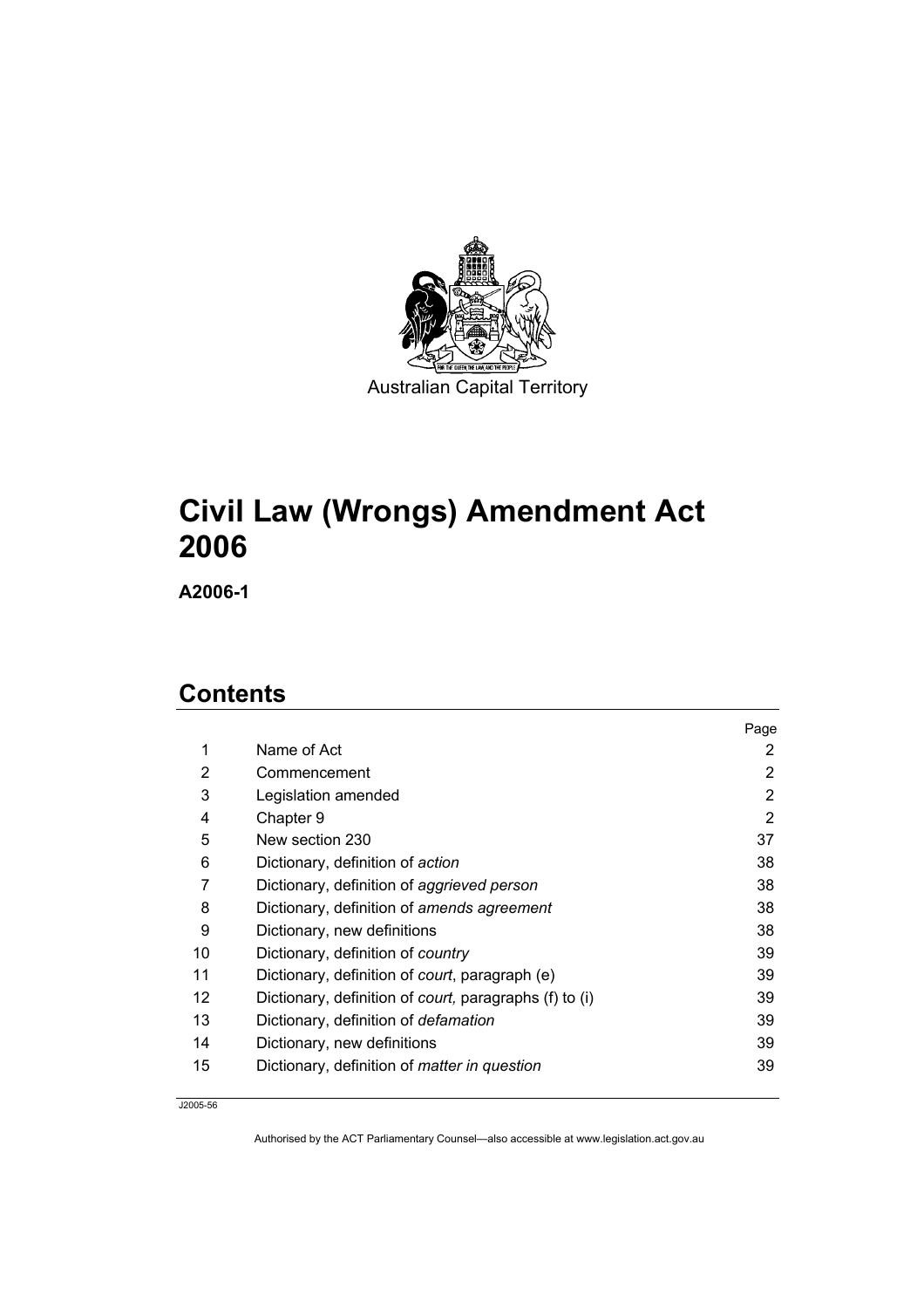#### **Contents**

| Schedule 1 | <b>Consequential amendments</b>                      | 41         |
|------------|------------------------------------------------------|------------|
| 23         | Repeal of Defamation (Criminal Proceedings) Act 2001 | 40         |
| 22         | Dictionary, definition of <i>tribunal</i>            | 40         |
| 21         | Dictionary, new definitions                          | 40         |
| 20         | Dictionary, definition of qualified offer            | 40         |
| 19         | Dictionary, definition of <i>publisher</i>           | 40         |
| 18         | Dictionary, definition of <i>published matter</i>    | 40         |
| 17         | Dictionary, definition of <i>parliamentary body</i>  | 40         |
| 16         | Dictionary, definition of offer to make amends       | Page<br>39 |
|            |                                                      |            |

**Part 1.2 Limitation Act 1985** 43

contents 2 Civil Law (Wrongs) Amendment Act 2006

A2006-1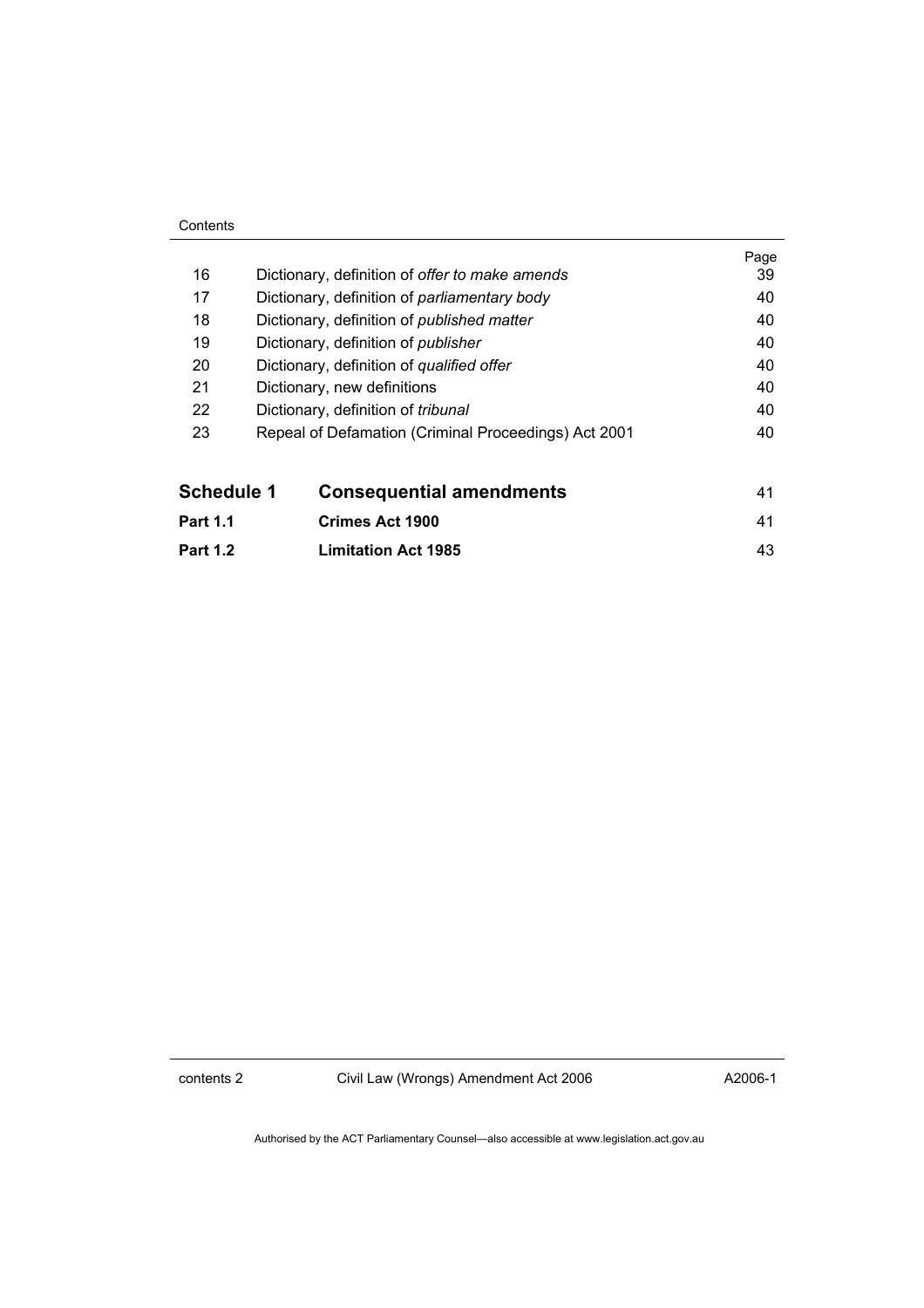

# **Civil Law (Wrongs) Amendment Act 2006**

**A2006-1** 

I

An Act to amend the *Civil Law (Wrongs) Act 2002*, and for other purposes

The Legislative Assembly for the Australian Capital Territory enacts as follows:

J2005-56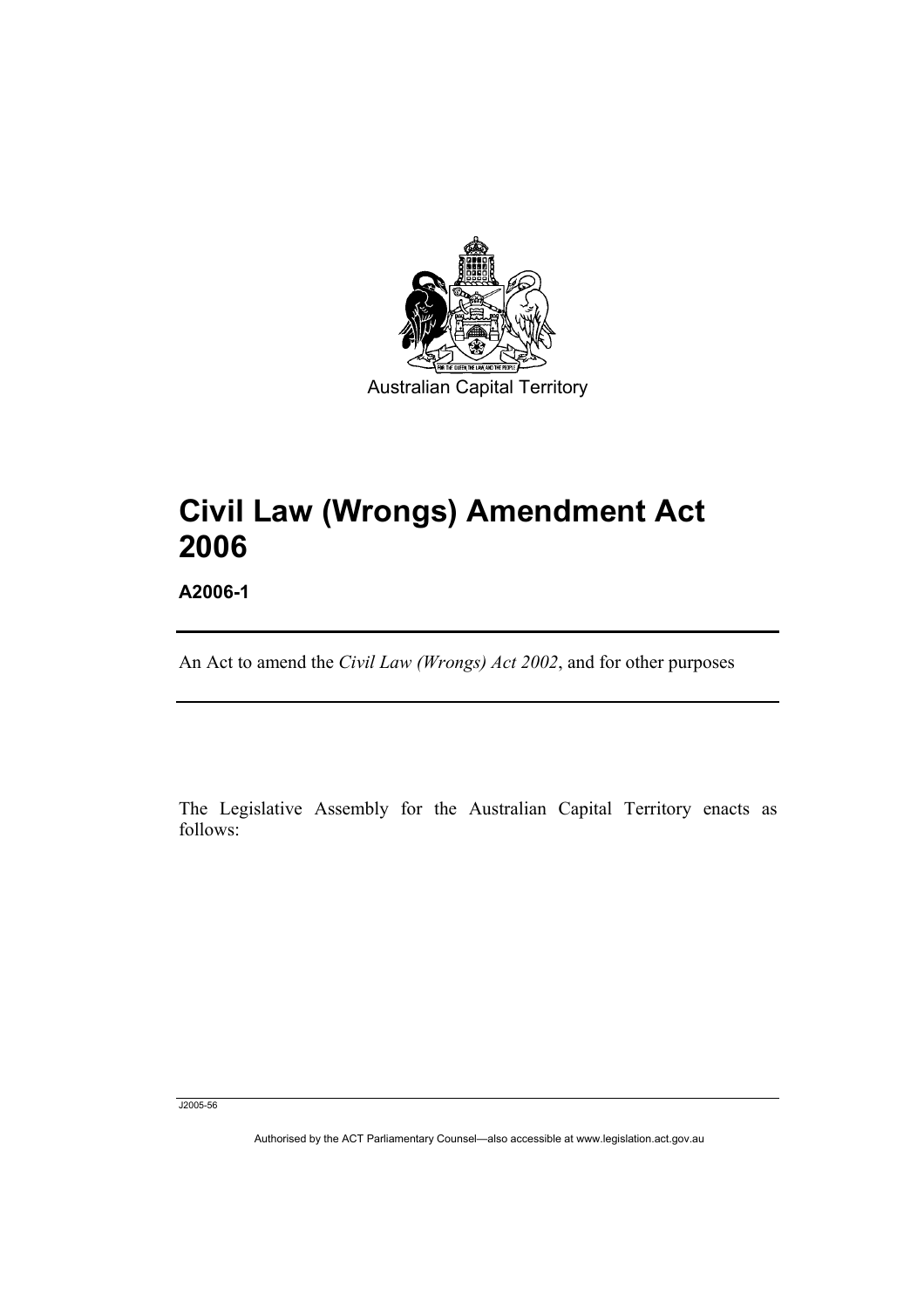| $\overline{1}$          | <b>Name of Act</b>                                                                                                                         |
|-------------------------|--------------------------------------------------------------------------------------------------------------------------------------------|
|                         | This Act is the Civil Law (Wrongs) Amendment Act 2006.                                                                                     |
| $\overline{2}$          | <b>Commencement</b>                                                                                                                        |
|                         | This Act commences on the day after its notification day.                                                                                  |
|                         | The naming and commencement provisions automatically commence on<br><b>Note</b><br>the notification day (see Legislation Act, $s$ 75 (1)). |
| $\mathbf{3}$            | <b>Legislation amended</b>                                                                                                                 |
|                         | This Act amends the <i>Civil Law (Wrongs) Act 2002</i> .                                                                                   |
|                         | This Act also amends the following legislation (see sch 1):<br>Note 1<br>Crimes Act 1900                                                   |
|                         | Limitation Act 1985                                                                                                                        |
|                         | This Act also repeals the <i>Defamation (Criminal Proceedings) Act 2001</i><br>Note 2<br>(see $s$ 23).                                     |
| $\overline{\mathbf{4}}$ | <b>Chapter 9</b>                                                                                                                           |
|                         | substitute                                                                                                                                 |

# **Chapter 9 Defamation**

## Part 9.1 **Preliminary**

## **115 Objects of ch 9**

The objects of this chapter are—

- (a) to enact provisions to promote uniform laws of defamation in Australia; and
- (b) to ensure that the law of defamation does not place unreasonable limits on freedom of expression and, in

page 2 Civil Law (Wrongs) Amendment Act 2006

A2006-1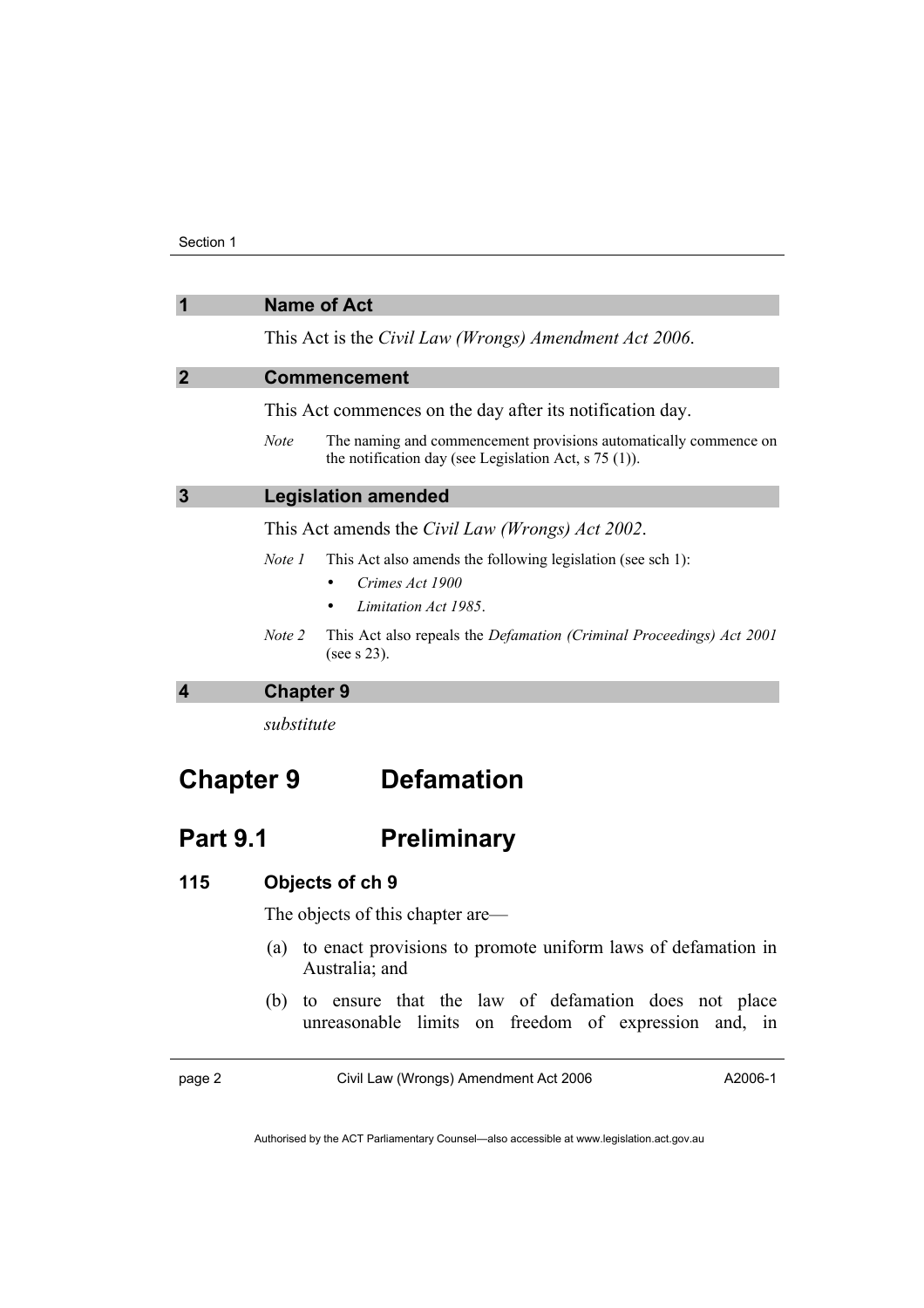particular, on the publication and discussion of matters of public interest and importance; and

- (c) to provide effective and fair remedies for persons whose reputations are harmed by the publication of defamatory matter; and
- (d) to promote speedy and non-litigious methods of resolving disputes about the publication of defamatory matter.
- *Note* The *Human Rights Act 2004* provides for the following human rights that are particularly relevant to this chapter:
	- privacy and reputation (see s 12)
	- freedom of expression (see s 16).

Under the *Human Rights Act 2004*, s 28 human rights may be subject only to reasonable limits set by territory laws that can be demonstrably justified in a free and democratic society.

#### **116 Definitions for ch 9**

In this chapter:

*aggrieved person*, for division 9.3.1 (Offers to make amends)—see section 124.

*Australian court* means any court established by or under a law of an Australian jurisdiction (including a court conducting committal proceedings for an indictable offence).

*Australian jurisdiction* means—

- (a) a State; or
- (b) the Commonwealth.
- *Note State* includes the Northern Territory (see Legislation Act, dict, pt 1).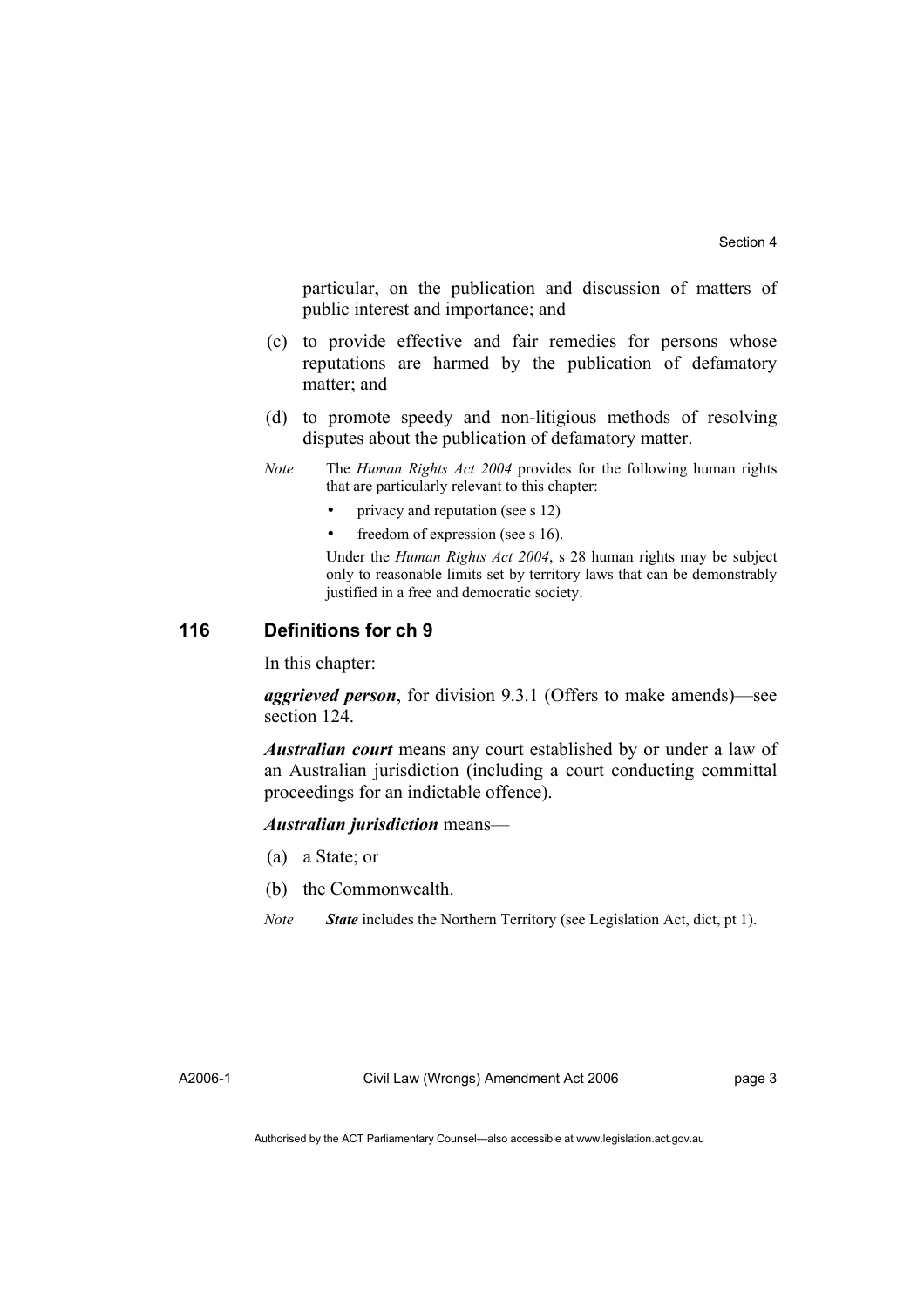*Australian tribunal* means any tribunal (other than a court) established by or under a law of an Australian jurisdiction that has the power to take evidence from witnesses before it on oath (including a royal commission or other special commission of inquiry).

*Note Oath* includes affirmation and *take* an oath includes make an affirmation (see Legislation Act, dict, pt 1).

*country* includes—

- (a) a federation and a state, territory, province or other part of a federation; and
- (b) an Australian jurisdiction.

*document* means any record of information, and includes—

- (a) anything on which there is writing; and
- (b) anything on which there are marks, figures, symbols or perforations having a meaning for persons qualified to interpret them; and
- (c) anything from which sounds, images or writings can be reproduced with or without the aid of anything else; and
- (d) a map, plan, drawing or photograph.

*electronic communication* includes a communication of information in the form of data, text, images or sound (or any combination of these) by means of guided or unguided electromagnetic energy, or both.

*general law* means the common law and equity.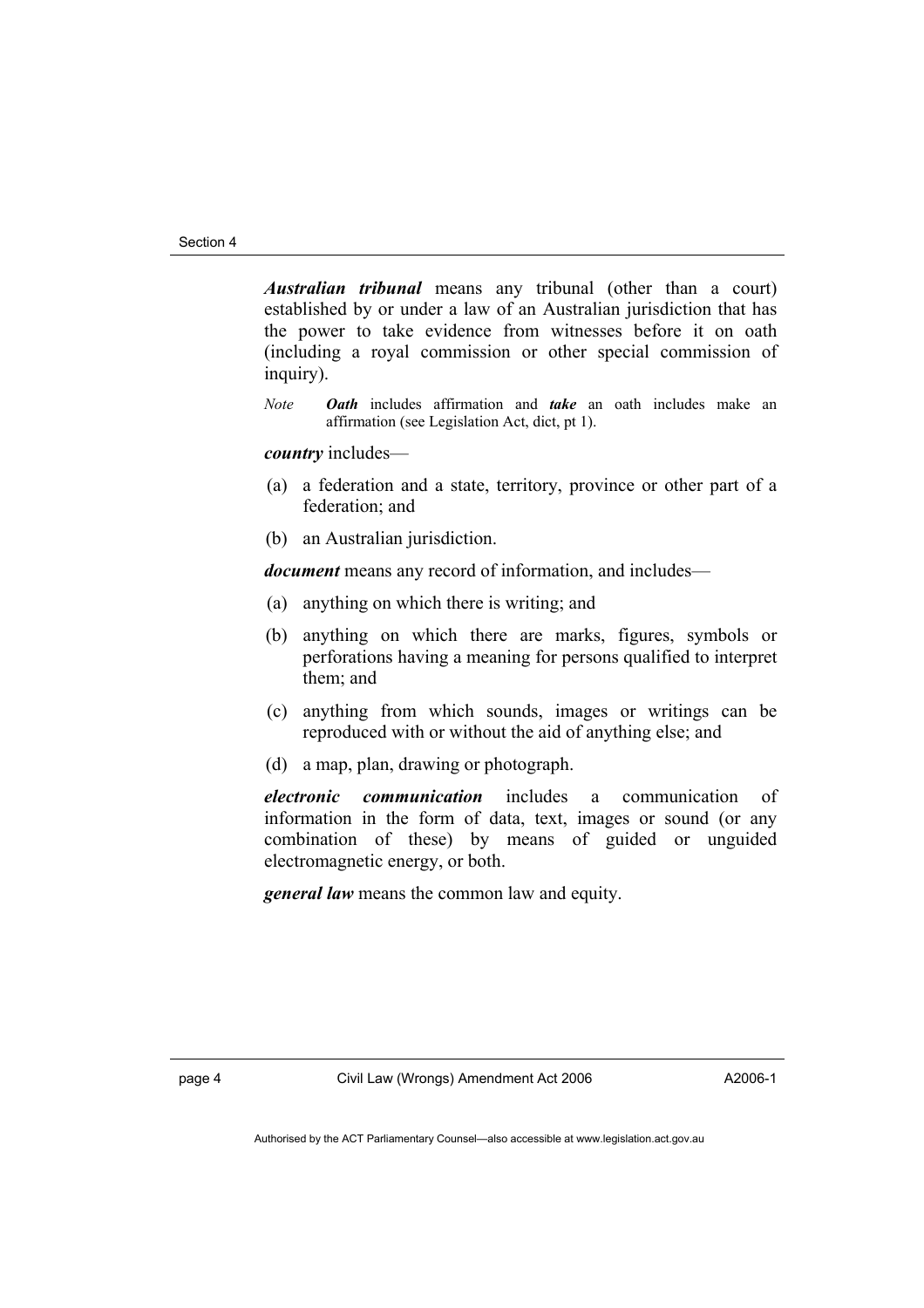#### *matter* includes—

- (a) an article, report, advertisement or other thing communicated by means of a newspaper, magazine or other periodical; and
- (b) a program, report, advertisement or other thing communicated by means of television, radio, the internet or any other form of electronic communication; and
- (c) a letter, note or other writing; and
- (d) a picture, gesture or oral utterance; and
- (e) any other thing by means of which something may be communicated to a person.

*matter in question*, for division 9.3.1 (Offers to make amends)—see section 124.

*offer to make amends* means an offer to make amends under division 9.3.1.

*parliamentary body* means—

- (a) a parliament or legislature of any country; or
- (b) a house of a parliament or legislature of any country; or
- (c) a committee of a parliament or legislature of any country; or
- (d) a committee of a house or houses of a parliament or legislature of any country.

*publisher*, for division 9.3.1 (Offers to make amends)—see section 124.

*substantially true* means true in substance or not materially different from the truth.

*this jurisdiction* means the Territory.

A2006-1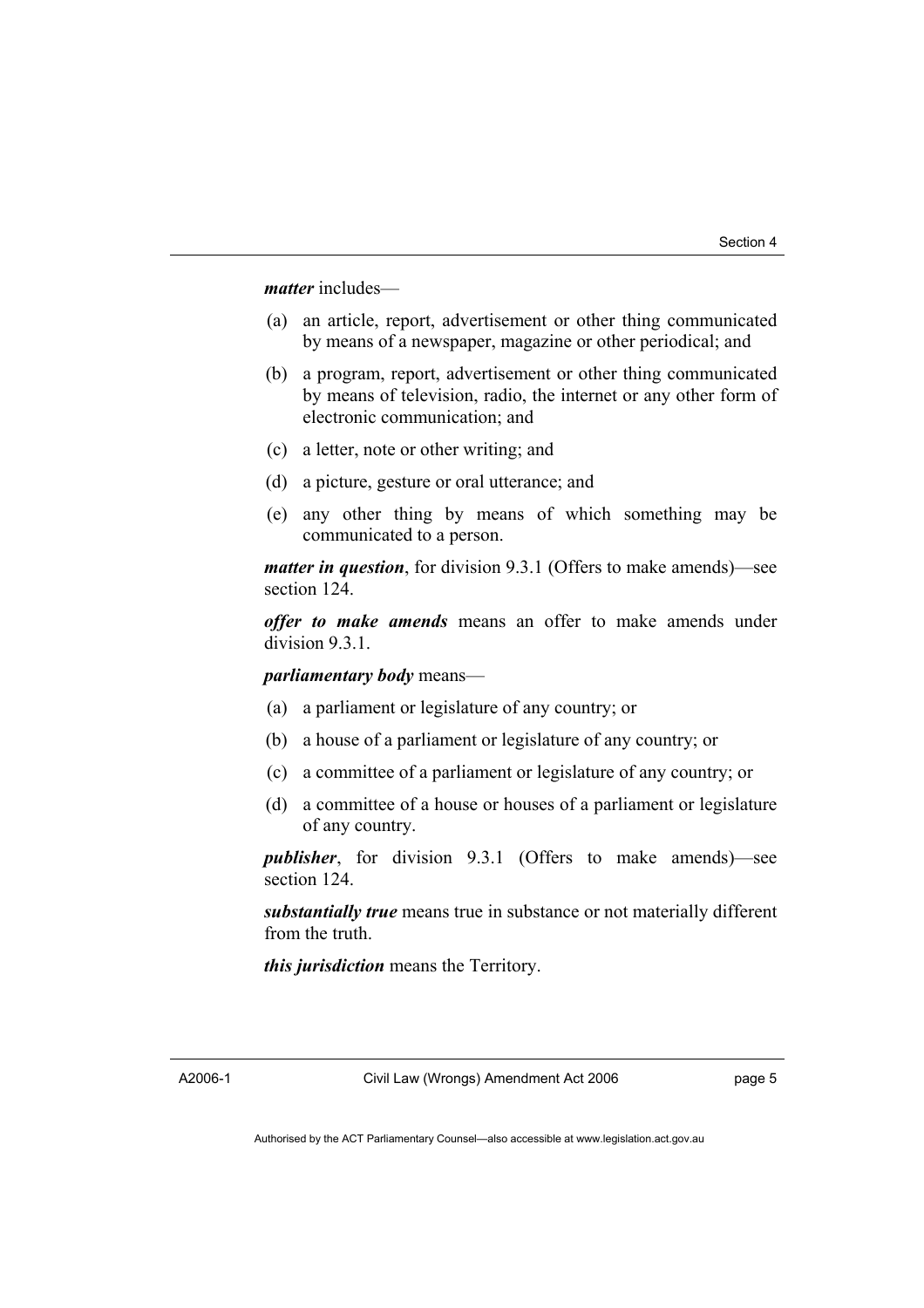#### **117 Ch 9 binds Crown**

*Note* The Legislation Act, s 121 deals with the binding effect of Acts.

## **Part 9.2 General principles**

### **Division 9.2.1 Defamation and the general law**

#### **118 Tort of defamation**

- (1) This chapter relates to the tort of defamation at general law.
- (2) This chapter does not affect the operation of the general law in relation to the tort of defamation except to the extent that this Act provides otherwise (whether expressly or by necessary implication).
- (3) Without limiting subsection (2), the general law as it is from time to time applies for the purposes of this Act as if this chapter as in force immediately before the commencement of this section had never been enacted.

#### **119 Distinction between slander and libel abolished**

- (1) The distinction at general law between slander and libel remains abolished.
- (2) Accordingly, the publication of defamatory matter of any kind is actionable without proof of special damage.

## **Division 9.2.2 Causes of action for defamation**

#### **120 Single cause of action for multiple defamatory imputations in same matter**

A person has a single cause of action for defamation in relation to the publication of defamatory matter about the person even if more than 1 defamatory imputation about the person is carried by the matter.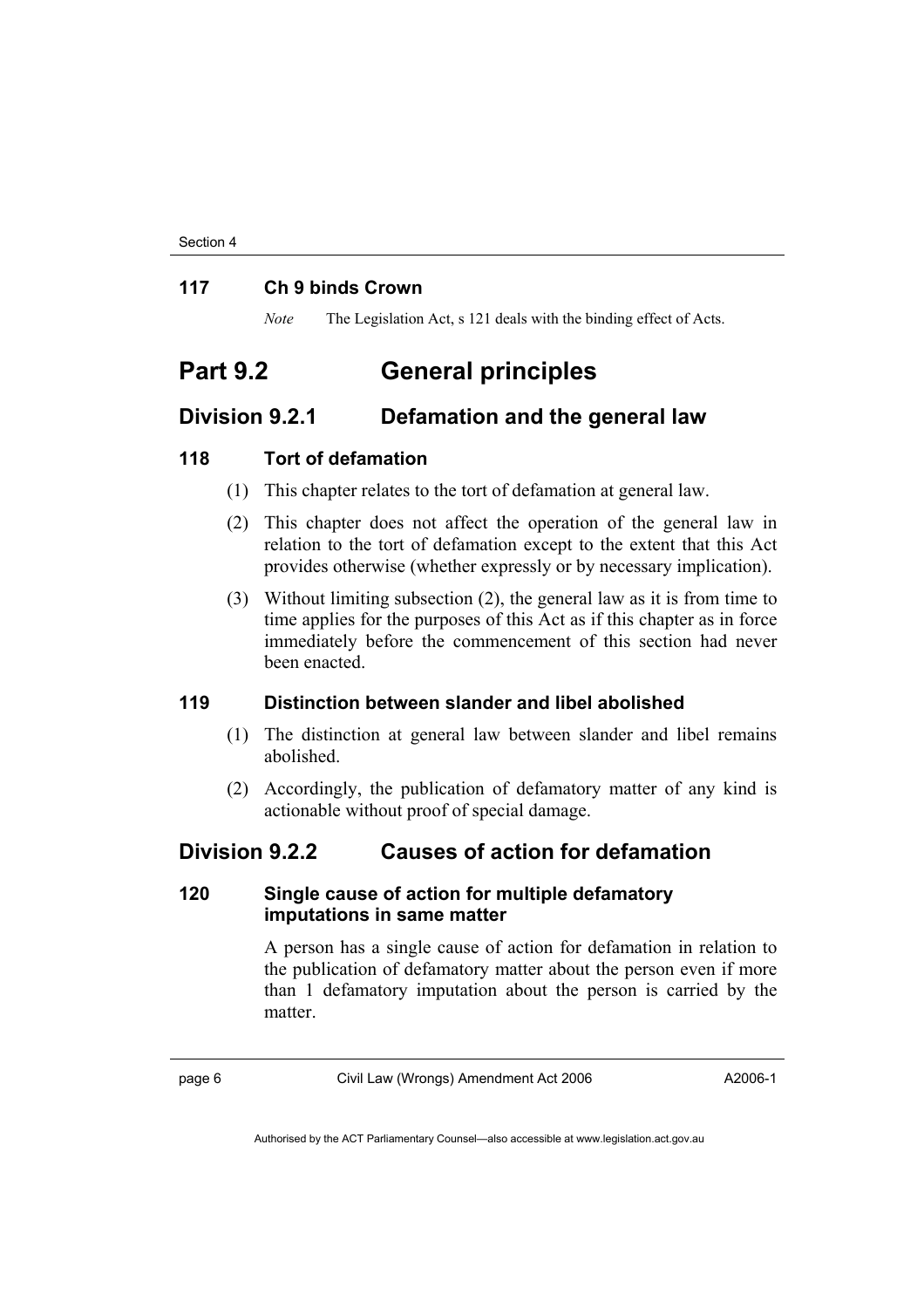#### **121 Certain corporations do not have cause of action for defamation**

- (1) A corporation has no cause of action for defamation in relation to the publication of defamatory matter about the corporation unless it was an excluded corporation at the time of the publication.
- (2) A corporation is an *excluded corporation* if—
	- (a) the objects for which it is formed do not include obtaining financial gain for its members or corporators; or
	- (b) it employs fewer than 10 persons and is not related to another corporation;

and the corporation is not a public body.

- (3) In counting employees for the purposes of subsection (2) (b), part-time employees are to be taken into account as an appropriate fraction of a full-time equivalent.
- (4) In determining whether a corporation is related to another corporation for the purposes of subsection (2) (b) the Corporations Act, section 50 applies as if references to bodies corporate in that section were references to corporations within the meaning of this section.
- (5) Subsection (1) does not affect any cause of action for defamation that an individual associated with a corporation has in relation to the publication of defamatory matter about the individual even if the publication of the same matter also defames the corporation.
- (6) In this section:

*corporation* includes any body corporate or corporation constituted by or under a law of any country (including by exercise of a prerogative right), whether or not a public body.

*public body* means a local government body or other governmental or public authority constituted by or under a law of any country.

A2006-1

Civil Law (Wrongs) Amendment Act 2006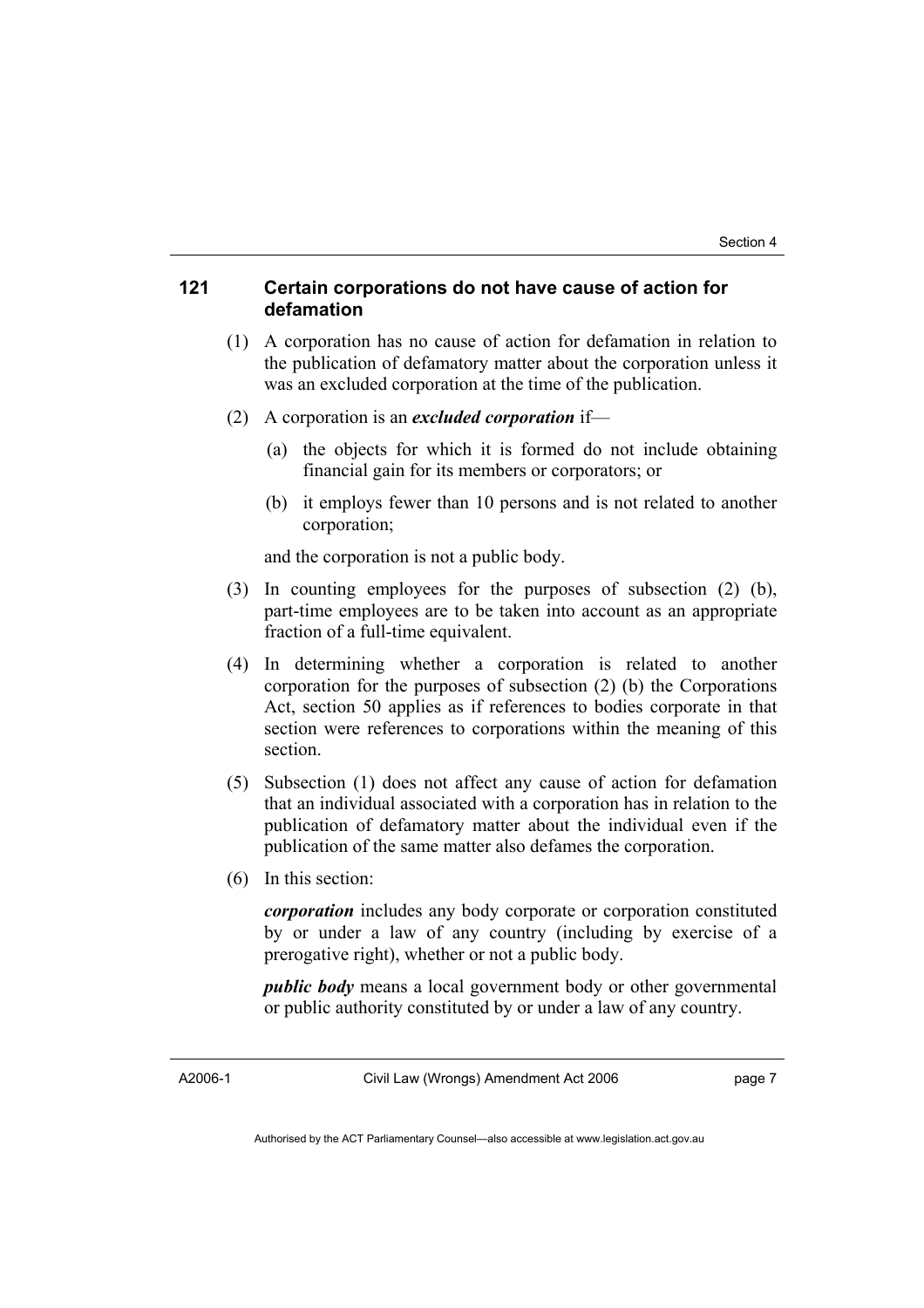#### **122 No cause of action for defamation of, or against, deceased persons**

A person (including a personal representative of a deceased person) cannot assert, continue or enforce a cause of action for defamation in relation to—

- (a) the publication of defamatory matter about a deceased person (whether published before or after his or her death); or
- (b) the publication of defamatory matter by a person who has died since publishing the matter.

## **Division 9.2.3 Choice of law**

### **123 Choice of law for defamation proceedings**

- (1) If a matter is published wholly within a particular Australian jurisdictional area, the substantive law that is applicable in that area must be applied in this jurisdiction to determine any cause of action for defamation based on the publication.
- (2) If there is a multiple publication of matter in more than 1 Australian jurisdictional area, the substantive law applicable in the Australian jurisdictional area with which the harm occasioned by the publication as a whole has its closest connection must be applied in this jurisdiction to determine each cause of action for defamation based on the publication.
- (3) In determining the Australian jurisdictional area with which the harm occasioned by a publication of matter has its closest connection, a court may take into account—
	- (a) the place at the time of publication where the plaintiff was ordinarily resident or, in the case of a corporation that may assert a cause of action for defamation, the place where the corporation had its principal place of business at that time; and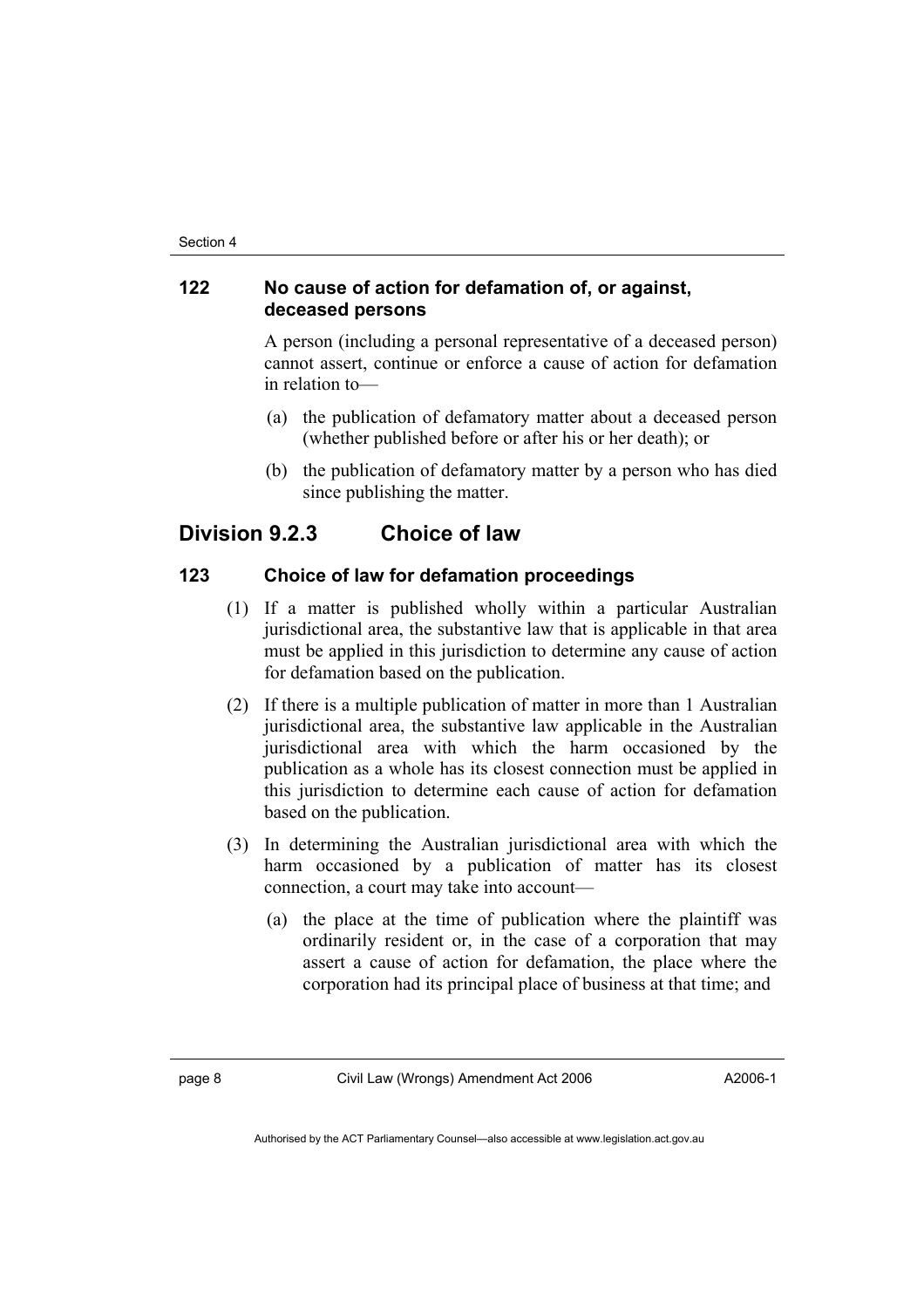- (b) the extent of publication in each relevant Australian jurisdictional area; and
- (c) the extent of harm sustained by the plaintiff in each relevant Australian jurisdictional area; and
- (d) any other matter that the court considers relevant.
- (4) For the purposes of this section, the *substantive law* applicable in an Australian jurisdictional area does not include any law prescribing rules for choice of law that differ from the rules prescribed by this section.
- (5) In this section:

#### *Australian jurisdictional area* means—

- (a) the geographical area of Australia that lies within the territorial limits of a particular State (including its coastal waters), but not including any territory, place or other area referred to in paragraph (b); or
- (b) any territory, place or other geographical area of Australia over which the Commonwealth has legislative competence but over which no State or Territory has legislative competence.
- *Note State* includes the Northern Territory (see Legislation Act, dict, pt 1).

*geographical area of Australia* includes—

- (a) the territorial sea of Australia; and
- (b) the external territories.

*multiple publication* means publication by a particular person of the same, or substantially the same, matter in substantially the same form to 2 or more persons.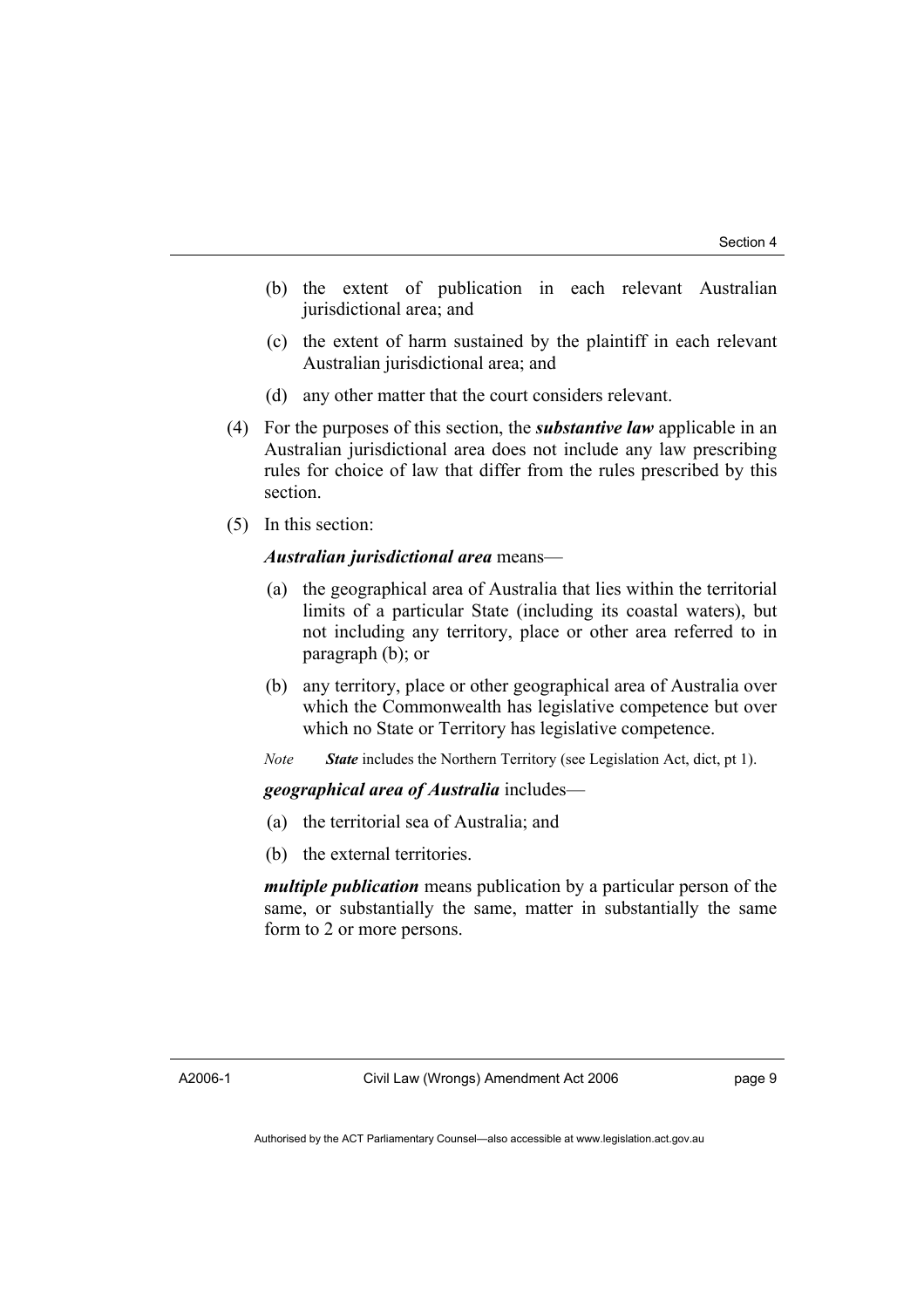## **Part 9.3 Resolution of civil disputes without litigation**

## **Division 9.3.1 Offers to make amends**

## **124 Application of div 9.3.1**

- (1) This division applies if a person (the *publisher*) publishes matter (the *matter in question*) that is, or may be, defamatory of another person (the *aggrieved person*).
- (2) The provisions of this division may be used instead of the provisions of any rules of court or any other law in relation to payment into court or offers of compromise.
- (3) Nothing in this division prevents a publisher or aggrieved person from making or accepting a settlement offer in relation to the publication of the matter in question otherwise than in accordance with the provisions of this division.

## **125 Publisher may make offer to make amends**

- (1) The publisher may make an offer to make amends to the aggrieved person.
- (2) The offer may be—
	- (a) in relation to the matter in question generally; or
	- (b) limited to any particular defamatory imputations that the publisher accepts that the matter in question carries or may carry.
- (3) If 2 or more persons published the matter in question, an offer to make amends by 1 or more of them does not affect the liability of the other or others.
- (4) An offer to make amends is taken to have been made without prejudice, unless the offer provides otherwise.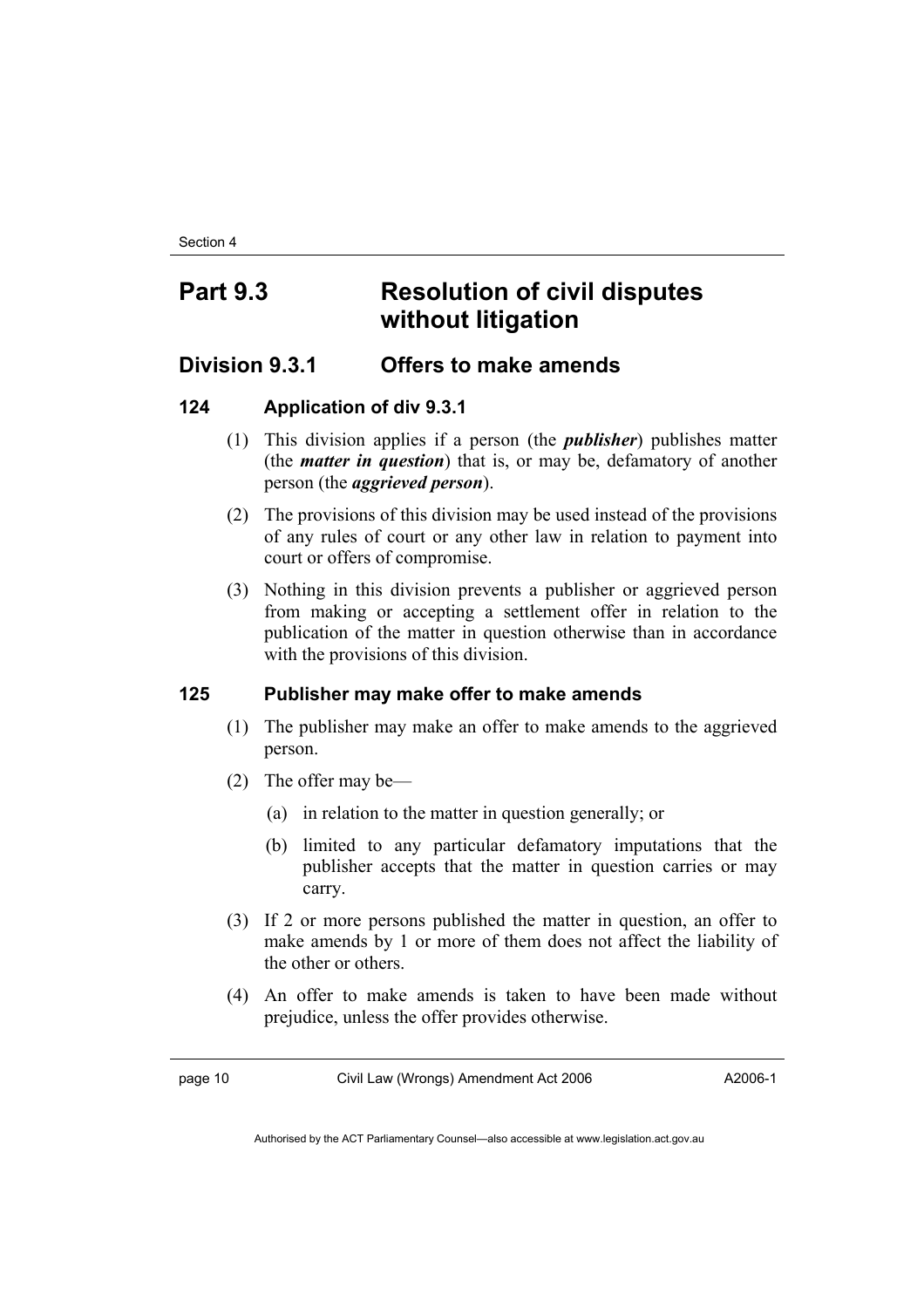#### **126 When offer to make amends may be made**

- (1) An offer to make amends cannot be made if—
	- (a) 28 days have elapsed since the publisher was given a concerns notice by the aggrieved person; or
	- (b) a defence has been served in an action brought by the aggrieved person against the publisher in relation to the matter in question.
- (2) A notice is a *concerns notice* for the purposes of this section if the notice—
	- (a) is in writing; and
	- (b) informs the publisher of the defamatory imputations that the aggrieved person considers are or may be carried about the aggrieved person by the matter in question (the *imputations of concern*).
- (3) If an aggrieved person gives the publisher a concerns notice, but fails to particularise the imputations of concern adequately, the publisher may give the aggrieved person a written notice (a *further particulars notice*) requesting the aggrieved person to provide reasonable further particulars about the imputations of concern as specified in the further particulars notice.

*Note* For how documents may be served, see the Legislation Act, pt 19.5.

- (4) An aggrieved person to whom a further particulars notice is given must provide the reasonable further particulars specified in the notice within 14 days (or any further period agreed by the publisher and aggrieved person) after being given the notice.
- (5) An aggrieved person who fails to provide the reasonable further particulars specified in a further particulars notice within the applicable period is taken not to have given the publisher a concerns notice for the purposes of this section.

A2006-1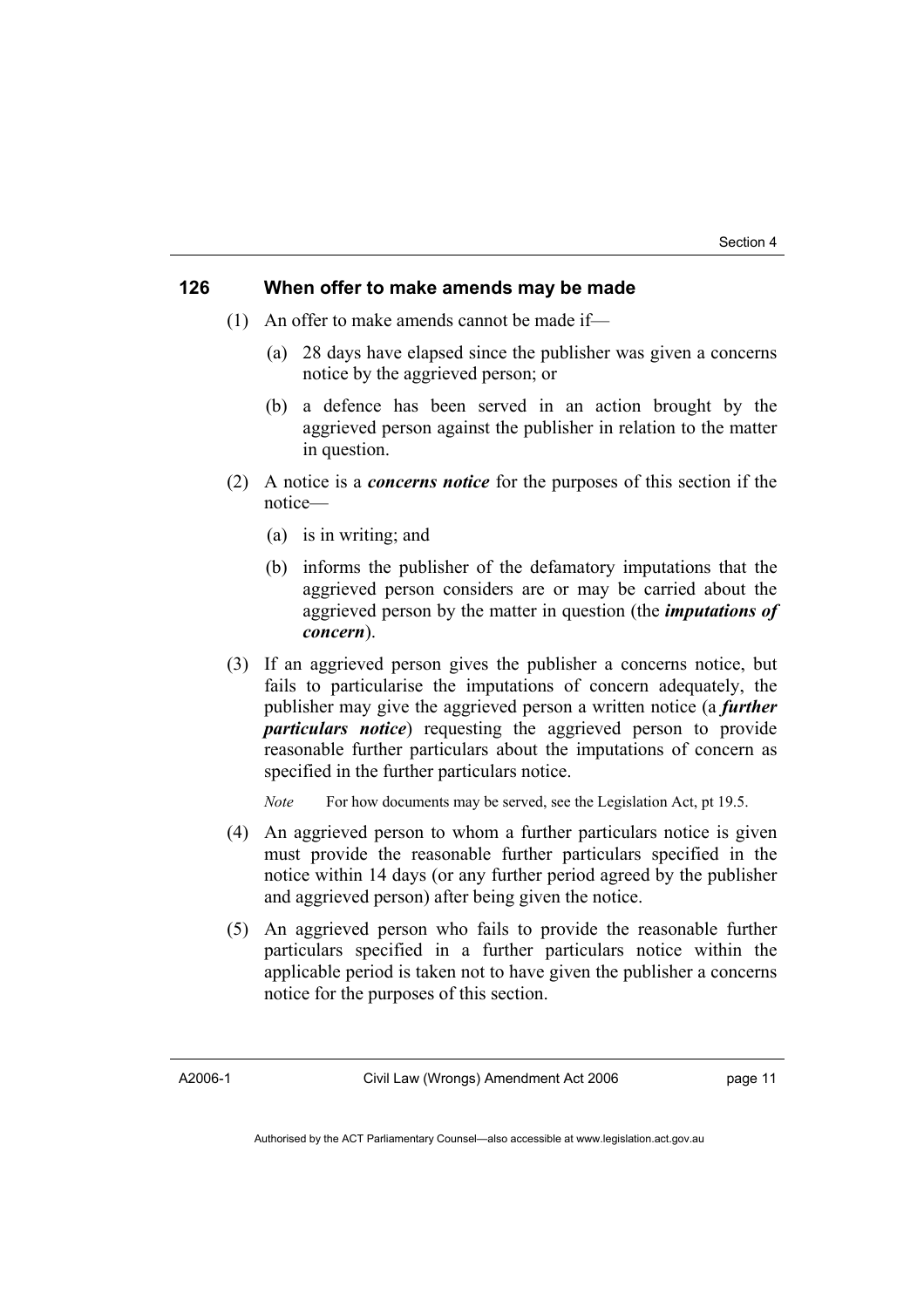#### **127 Content of offer to make amends**

- (1) An offer to make amends—
	- (a) must be in writing; and
	- (b) must be readily identifiable as an offer to make amends under this division; and
	- (c) if the offer is limited to any particular defamatory imputations—must state that the offer is so limited and particularise the imputations to which the offer is limited; and
	- (d) must include an offer to publish, or join in publishing, a reasonable correction of the matter in question or, if the offer is limited to any particular defamatory imputations, the imputations to which the offer is limited; and
	- (e) if material containing the matter has been given to someone else by the publisher or with the publisher's knowledge—must include an offer to take, or join in taking, reasonable steps to tell the other person that the matter is or may be defamatory of the aggrieved person; and
	- (f) must include an offer to pay the expenses reasonably incurred by the aggrieved person before the offer was made and the expenses reasonably incurred by the aggrieved person in considering the offer; and
	- (g) may include any other kind of offer, or particulars of any other action taken by the publisher, to redress the harm sustained by the aggrieved person because of the matter in question, including (but not limited to)—
		- (i) an offer to publish, or join in publishing, an apology in relation to the matter in question or, if the offer is limited to any particular defamatory imputations, the imputations to which the offer is limited; or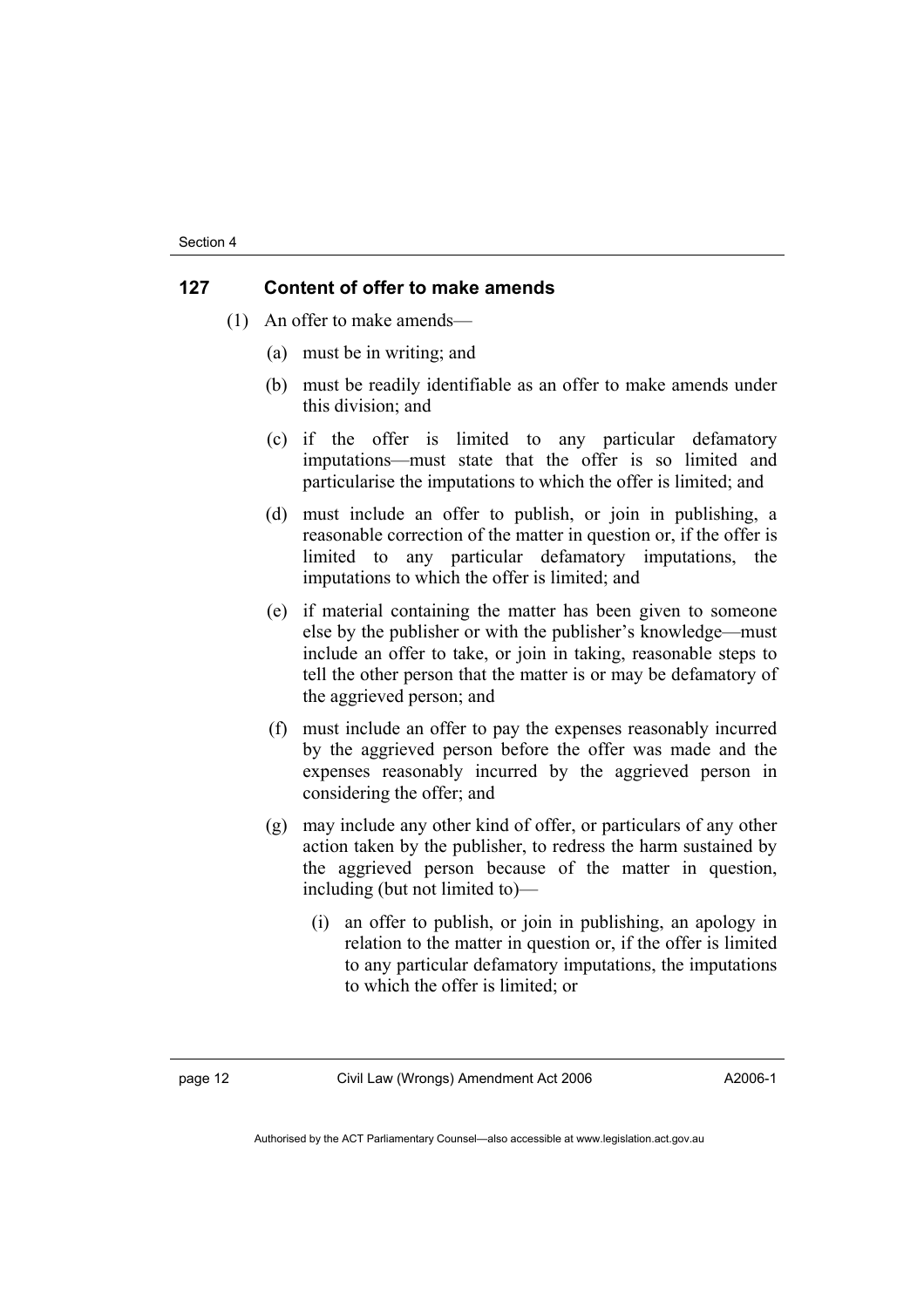- (ii) an offer to pay compensation for any economic or non-economic loss of the aggrieved person; or
- (iii) the particulars of any correction or apology made, or action taken, before the date of the offer.
- (2) Without limiting subsection (1) (g) (ii), an offer to pay compensation may comprise or include any 1 or more of the following:
	- (a) an offer to pay a stated amount;
	- (b) an offer to pay an amount to be agreed between the publisher and the aggrieved person;
	- (c) an offer to pay an amount determined by an arbitrator appointed, or agreed on, by the publisher and the aggrieved person;
	- (d) an offer to pay an amount determined by a court.
- (3) If an offer to make amends is accepted, a court may, on the application of the aggrieved person or publisher, determine—
	- (a) if the offer provides for a court to determine the amount of compensation payable under the offer—the amount of compensation to be paid under the offer; and
	- (b) any other question that arises about what must be done to carry out the terms of the offer.
- (4) The powers conferred on a court by subsection (3) are exercisable—
	- (a) if the aggrieved person has brought proceedings against the publisher in any court for defamation in relation to the matter in question—by that court in those proceedings; and
	- (b) except as provided in paragraph (a)—by the Supreme Court.

A2006-1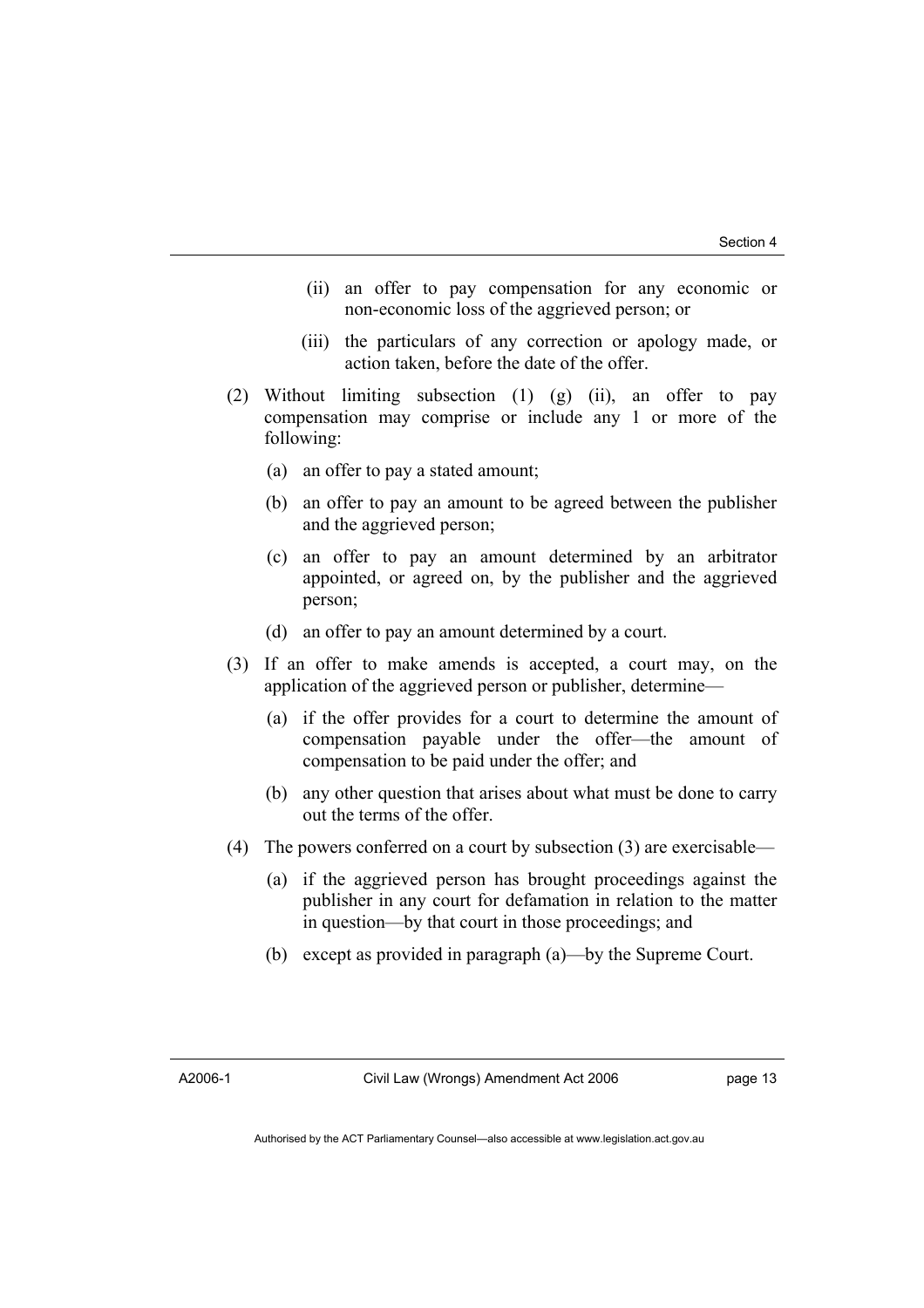#### **128 Withdrawal of offer to make amends**

- (1) An offer to make amends may be withdrawn before it is accepted by notice in writing given to the aggrieved person.
- (2) A publisher who has withdrawn an offer to make amends may make a renewed offer.
- (3) A renewed offer may (but need not) be in the same terms as the withdrawn offer.
- (4) A renewed offer is to be treated as a new offer (including for the purposes of section 126).
- (5) However, the time limit specified in section 126 for the making of offers to make amends does not prevent the making of a renewed offer that is not in the same terms as the withdrawn offer if—
	- (a) the renewed offer represents a genuine attempt by the publisher to address matters of concern raised by the aggrieved person about the withdrawn offer; and
	- (b) the renewed offer is made within 14 days after the withdrawal of the withdrawn offer or any other period agreed by the publisher and the aggrieved person.

#### **129 Effect of acceptance of offer to make amends**

- (1) If the publisher carries out the terms of an offer to make amends (including payment of any compensation under the offer) that is accepted, the aggrieved person cannot assert, continue or enforce an action for defamation against the publisher in relation to the matter in question even if the offer was limited to any particular defamatory imputations.
- (2) A court may (but need not)—
	- (a) order the publisher to pay the aggrieved person the expenses reasonably incurred by the aggrieved person as a result of accepting the offer; and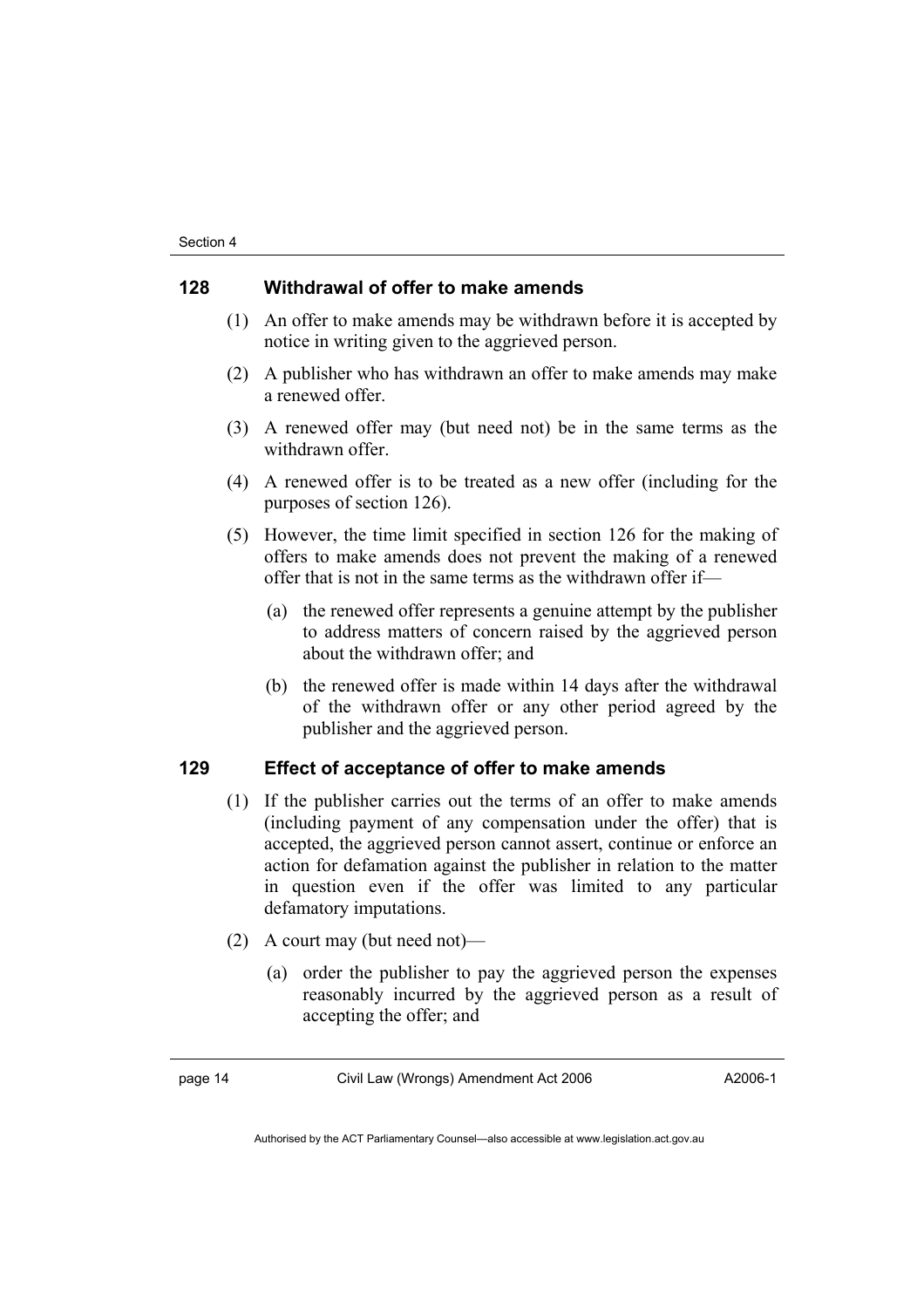- (b) order any costs incurred by the aggrieved person that form part of those expenses to be assessed on an indemnity basis.
- (3) The powers conferred on a court by subsection (2) are exercisable—
	- (a) if the aggrieved person has brought proceedings against the publisher in any court for defamation in relation to the matter in question—by that court in those proceedings, and
	- (b) except as provided in paragraph (a)—by the Supreme Court.

#### **130 Effect of failure to accept reasonable offer to make amends**

- (1) If an offer to make amends is made in relation to the matter in question but is not accepted, it is a defence to an action for defamation against the publisher in relation to the matter if—
	- (a) the publisher made the offer as soon as practicable after becoming aware that the matter is or may be defamatory; and
	- (b) at any time before the trial the publisher was ready and willing, on acceptance of the offer by the aggrieved person, to carry out the terms of the offer; and
	- (c) in all the circumstances the offer was reasonable.
- (2) In determining whether an offer to make amends is reasonable, a court—
	- (a) must have regard to any correction or apology published before any trial arising out of the matter in question, including the extent to which the correction or apology is brought to the attention of the audience of the matter in question taking into account—
		- (i) the prominence given to the correction or apology as published in comparison to the prominence given to the matter in question as published; and

A2006-1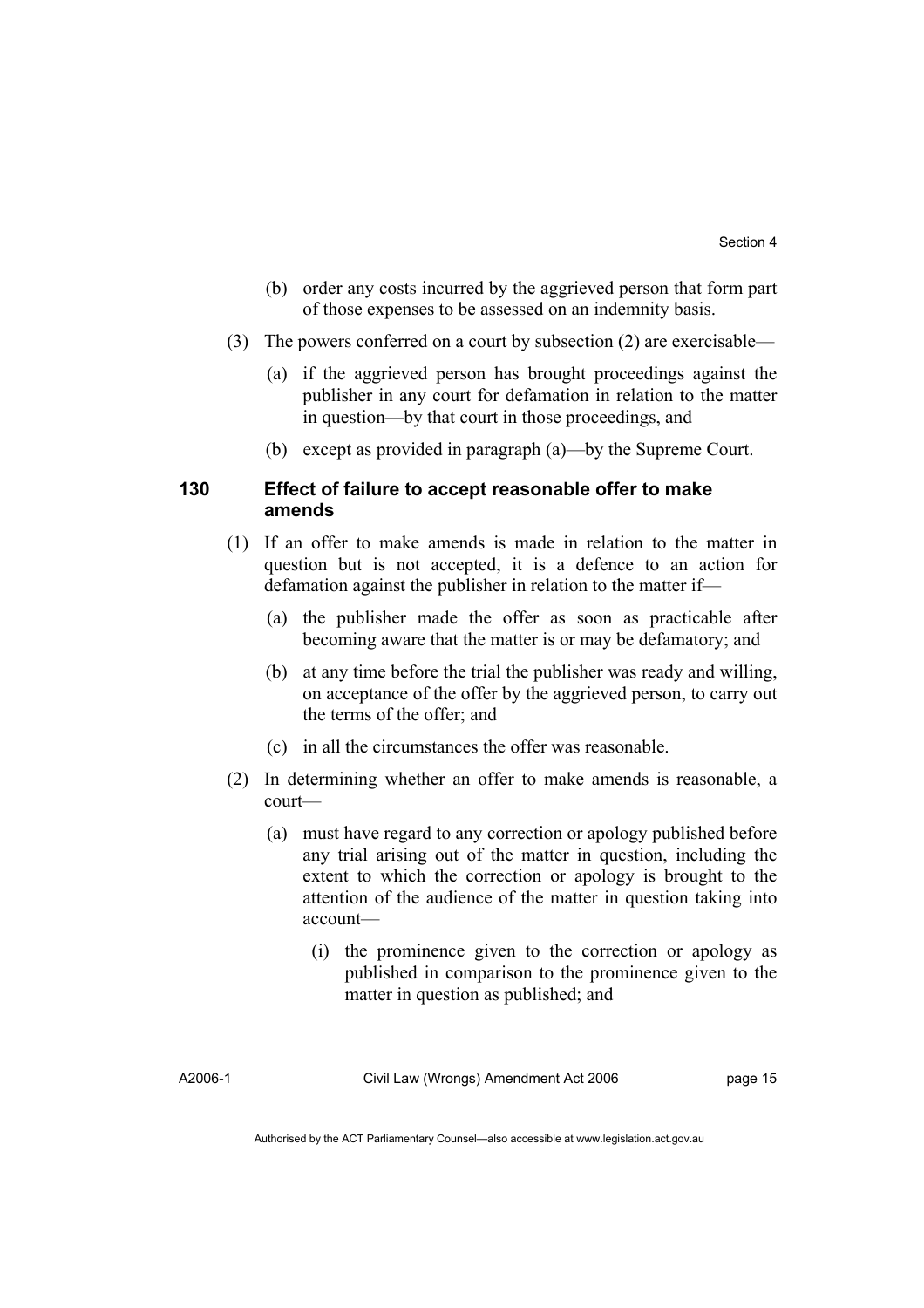- (ii) the period that elapses between publication of the matter in question and publication of the correction or apology; and
- (b) may have regard to—
	- (i) whether the aggrieved person refused to accept an offer that was limited to any particular defamatory imputations because the aggrieved person did not agree with the publisher about the imputations that the matter in question carried; and
	- (ii) any other matter that the court considers relevant.

#### **131 Inadmissibility of evidence of certain statements and admissions**

- (1) Evidence of any statement or admission made in connection with the making or acceptance of an offer to make amends is not admissible as evidence in any legal proceedings (whether criminal or civil).
- (2) Subsection (1) does not prevent the admission of evidence in any legal proceedings in order to determine—
	- (a) any issue arising under, or relating to the application of, a provision of this division; or
	- (b) costs in defamation proceedings.

## **Division 9.3.2 Apologies**

#### **132 Effect of apology on liability for defamation**

- (1) An apology made by or on behalf of a person in connection with any defamatory matter alleged to have been published by the person—
	- (a) does not constitute an express or implied admission of fault or liability by the person in connection with that matter; and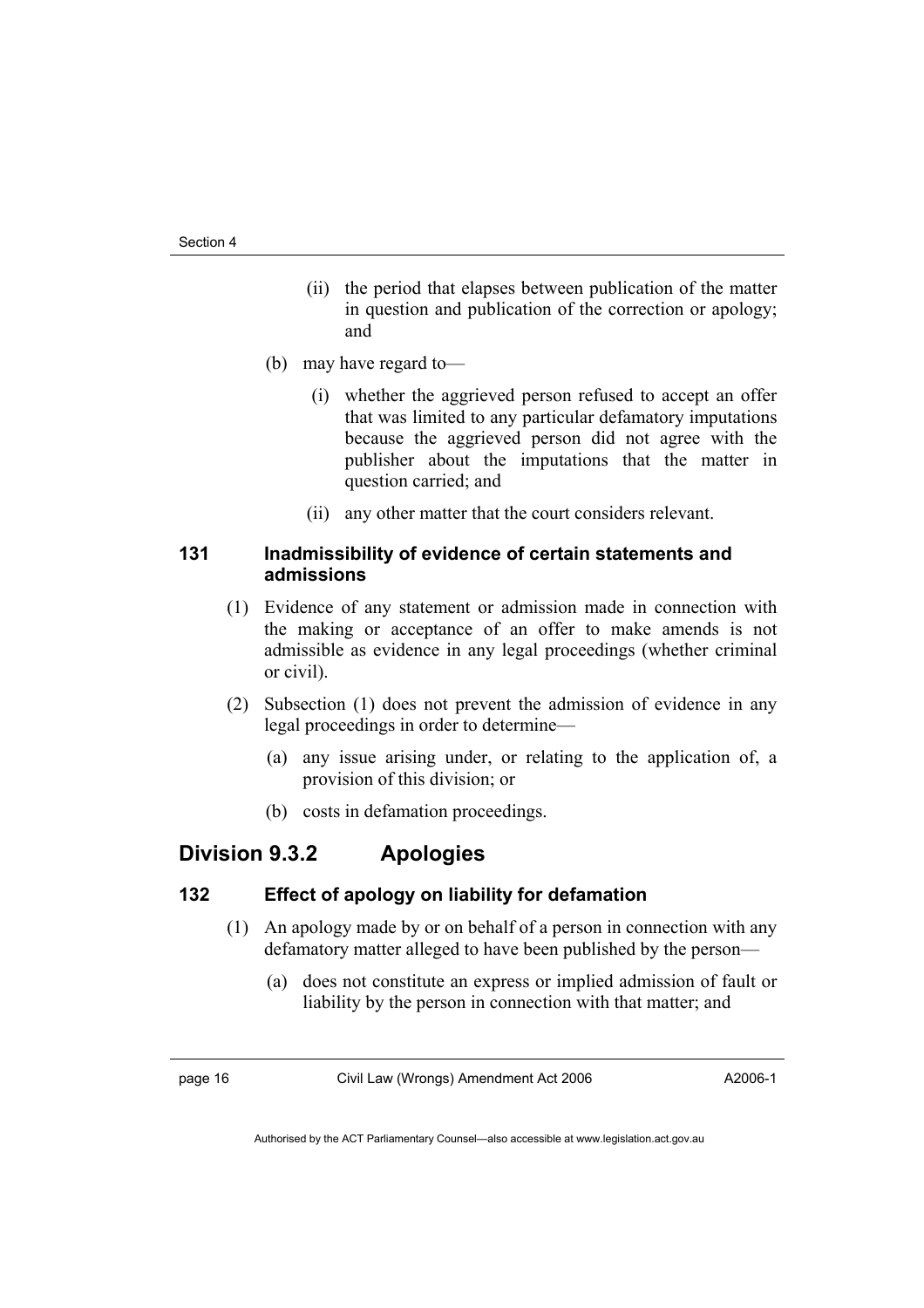- (b) is not relevant to the determination of fault or liability in connection with that matter.
- (2) Evidence of an apology made by or on behalf of a person in connection with any defamatory matter alleged to have been published by the person is not admissible in any civil proceedings as evidence of the fault or liability of the person in connection with that matter.
- (3) Nothing in this section limits the operation of section 139G (State of mind of defendant generally not relevant to awarding damages).

## **Part 9.4 Litigation of civil disputes**

## **Division 9.4.1 General**

## **133 Leave required for further proceedings in relation to publication of same defamatory matter**

If a person has brought defamation proceedings for damages (whether in this jurisdiction or elsewhere) against any person in relation to the publication of any matter, the person cannot bring further defamation proceedings for damages against the same defendant in relation to the same or any other publication of the same or like matter, except with the leave of the court in which the further proceedings are to be brought.

## **Division 9.4.2 Defences**

### **134 Scope of defences under general law and other law not limited**

 (1) A defence under this division is additional to any other defence or exclusion of liability available to the defendant apart from this Act (including under the general law) and does not of itself vitiate, limit or abrogate any other defence or exclusion of liability.

A2006-1

Civil Law (Wrongs) Amendment Act 2006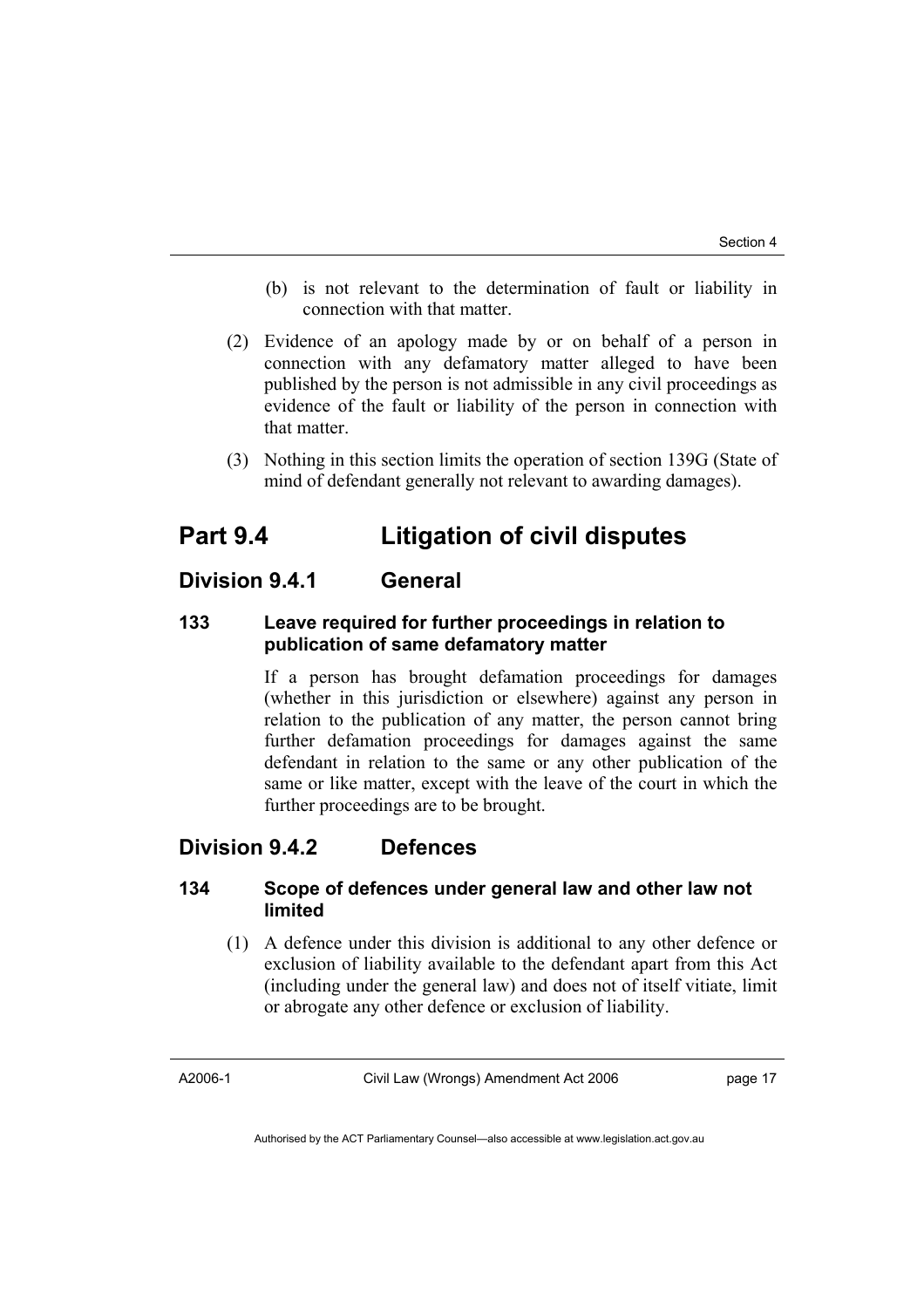(2) If a defence under this division to the publication of defamatory matter may be defeated by proof that the publication was actuated by malice, the general law applies in defamation proceedings in which the defence is raised to determine whether a particular publication of matter was actuated by malice.

### **135 Defence of justification**

It is a defence to the publication of defamatory matter if the defendant proves that the defamatory imputations carried by the matter of which the plaintiff complains are substantially true.

### **136 Defence of contextual truth**

It is a defence to the publication of defamatory matter if the defendant proves that—

- (a) the matter carried, in addition to the defamatory imputations of which the plaintiff complains, 1 or more other imputations (*contextual imputations*) that are substantially true; and
- (b) the defamatory imputations do not further harm the reputation of the plaintiff because of the substantial truth of the contextual imputations.

## **137 Defence of absolute privilege**

- (1) It is a defence to the publication of defamatory matter if the defendant proves that it was published on an occasion of absolute privilege.
- (2) Without limiting subsection (1), matter is published on an occasion of absolute privilege if—
	- (a) the matter is published in the course of the proceedings of a parliamentary body, including (but not limited to)—
		- (i) the publication of a document by order, or under the authority, of the body; and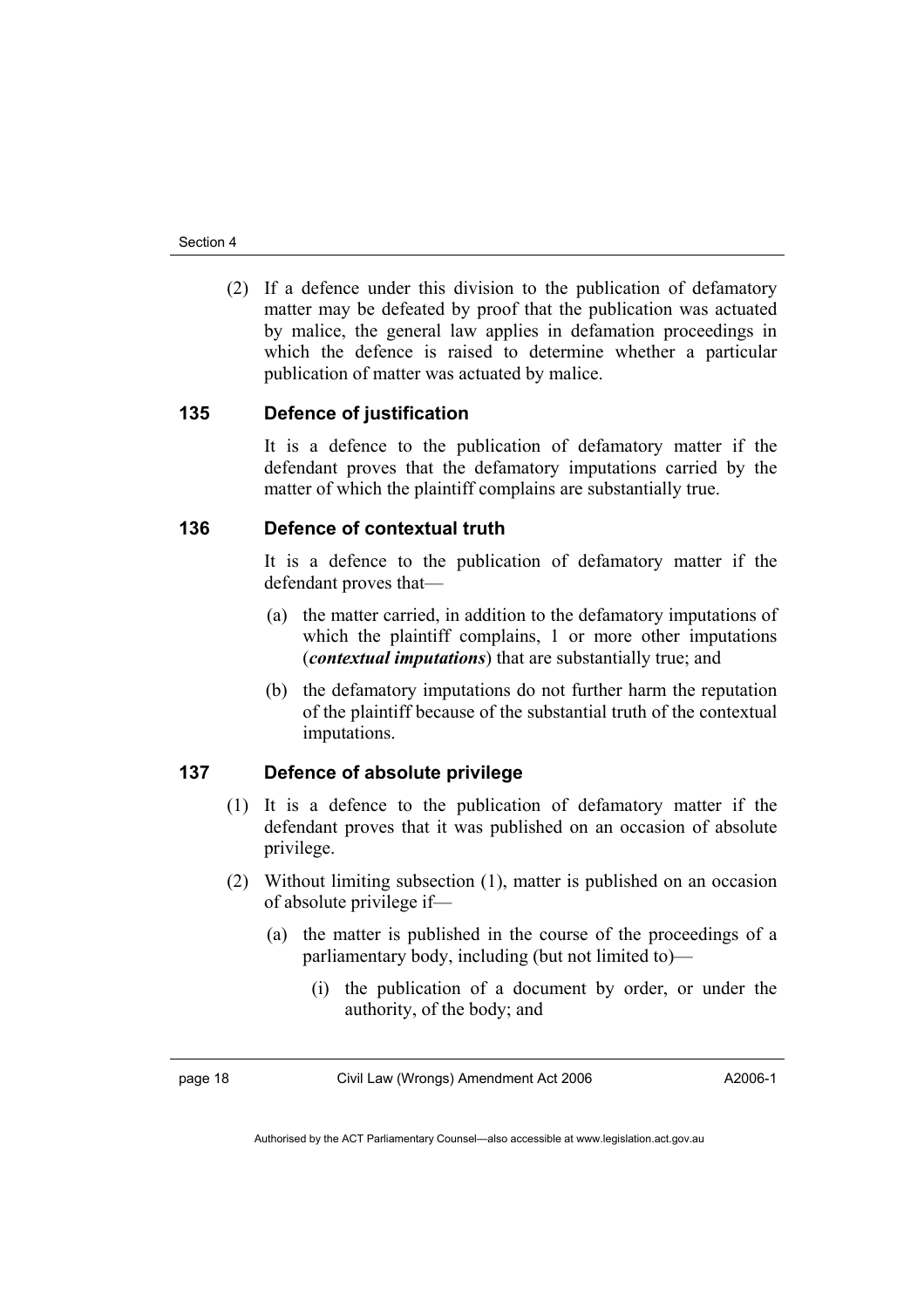- (ii) the publication of the debates and proceedings of the body by or under the authority of the body or any law; and
- (iii) the publication of matter while giving evidence before the body; and
- (iv) the publication of matter while presenting or submitting a document to the body; or
- (b) the matter is published in the course of the proceedings of an Australian court or Australian tribunal, including (but not limited to)—
	- (i) the publication of matter in any document filed or lodged with, or otherwise submitted to, the court or tribunal (including any originating process); and
	- (ii) the publication of matter while giving evidence before the court or tribunal; and
	- (iii) the publication of matter in any judgment, order or other determination of the court or tribunal; or
- (c) the matter is published on an occasion that, if published in another Australian jurisdiction, would be an occasion of absolute privilege in that jurisdiction under a provision of a law of the jurisdiction corresponding to this section.

#### **138 Defence for publication of public documents**

- (1) It is a defence to the publication of defamatory matter if the defendant proves that the matter was contained in—
	- (a) a public document or a fair copy of a public document; or
	- (b) a fair summary of, or a fair extract from, a public document.
- (2) For the purposes of subsection (1), if a report or other document under the law of a country would be a public document except for noncompliance with a provision of that law about—

A2006-1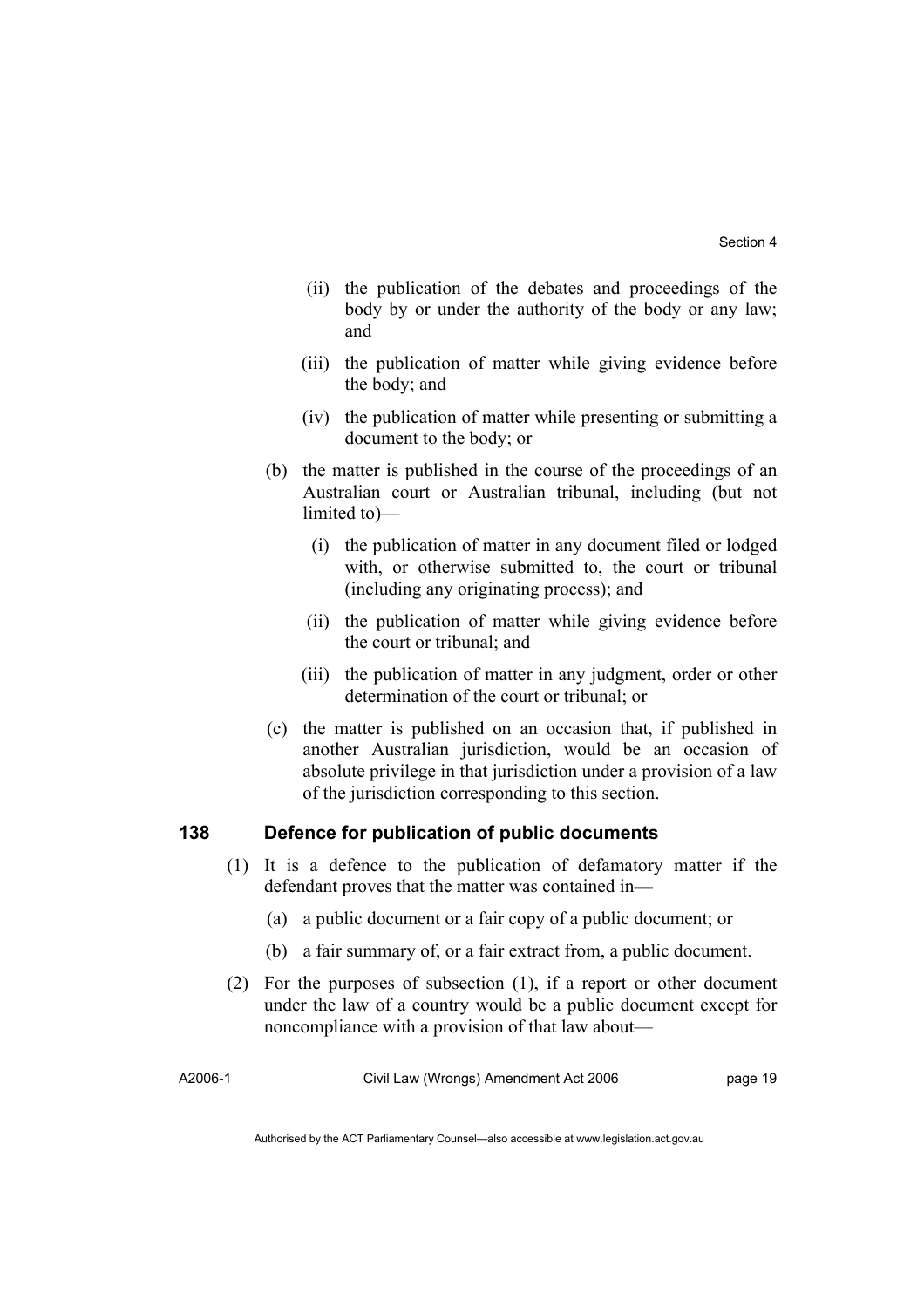- (a) the formal requirements for the content or layout of the report or document; or
- (b) the time within which the report or document is prepared, or presented, submitted, tabled or laid to or before a person or body;

the report or document is a public document despite that noncompliance.

- (3) A defence established under subsection (1) is defeated if, and only if, the plaintiff proves that the defamatory matter was not published honestly for the information of the public or the advancement of education.
- (4) In this section:

#### *public document* means—

- (a) any report or paper published by a parliamentary body, or a record of votes, debates or other proceedings relating to a parliamentary body published by or under the authority of the body or any law; or
- (b) any judgment, order or other determination of a court or arbitral tribunal of any country in civil proceedings and including—
	- (i) any record of the court or tribunal relating to the judgment, order or determination or to its enforcement or satisfaction; and
	- (ii) any report of the court or tribunal about its judgment, order or determination and the reasons for its judgment, order or determination; or
- (c) any report or other document that under the law of any country—
	- (i) is authorised to be published; or

page 20 Civil Law (Wrongs) Amendment Act 2006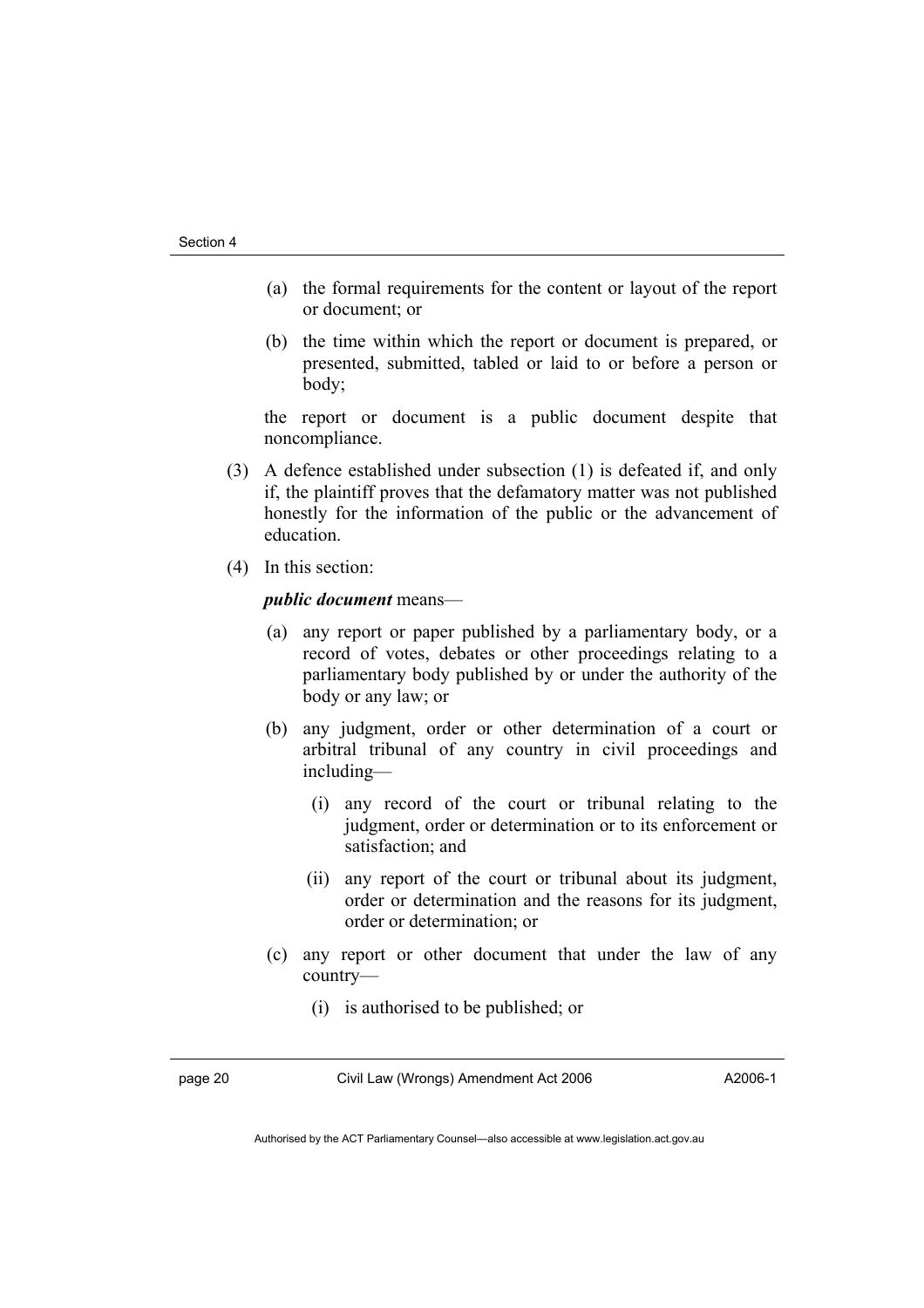- (ii) is required to be presented or submitted to, tabled in, or laid before, a parliamentary body; or
- (d) any document issued by the government (including a local government) of a country, or by an officer, employee or agency of the government, for the information of the public; or
- (e) any record or other document open to inspection by the public that is kept—
	- (i) by an Australian jurisdiction; or
	- (ii) by a statutory authority of an Australian jurisdiction; or
	- (iii) by an Australian court; or
	- (iv) under legislation of an Australian jurisdiction; or
- (f) any other document issued, kept or published by a person, body or organisation of another Australian jurisdiction that is treated in that jurisdiction as a public document under a provision of a law of the jurisdiction corresponding to this section.

#### **139 Defences of fair report of proceedings of public concern**

- (1) It is a defence to the publication of defamatory matter if the defendant proves that the matter was, or was contained in, a fair report of any proceedings of public concern.
- (2) It is a defence to the publication of defamatory matter if the defendant proves that—
	- (a) the matter was, or was contained in, an earlier published report of proceedings of public concern; and
	- (b) the matter was, or was contained in, a fair copy of, a fair summary of, or a fair extract from, the earlier published report; and

A2006-1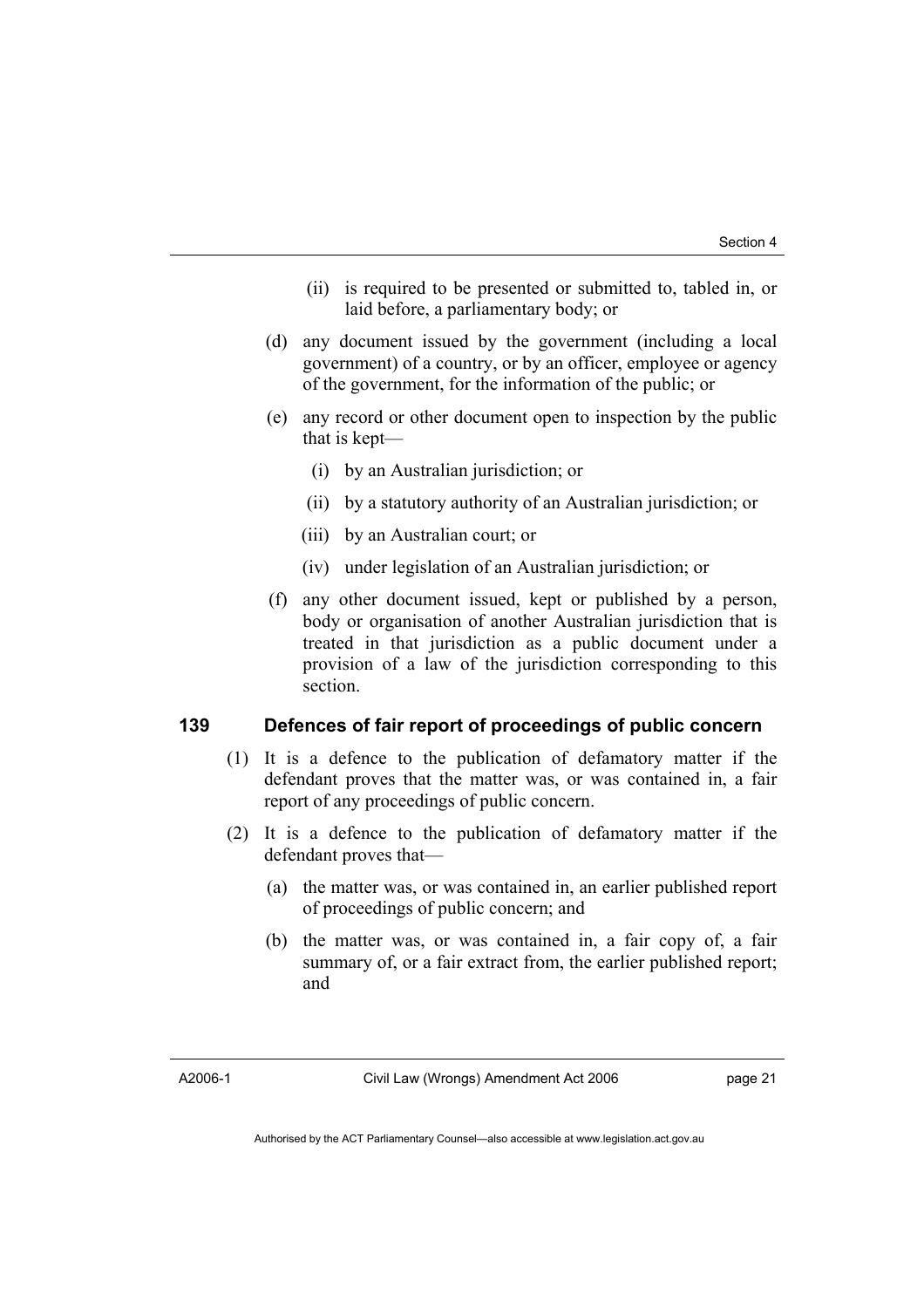- (c) the defendant had no knowledge that would reasonably make the defendant aware that the earlier published report was not fair.
- (3) A defence established under subsection (1) or (2) is defeated if, and only if, the plaintiff proves that the defamatory matter was not published honestly for the information of the public or the advancement of education.
- (4) In this section:

#### *proceedings of public concern* means—

- (a) any proceedings in public of a parliamentary body; or
- (b) any proceedings in public of an international organisation of any countries or of the governments of any countries; or
- (c) any proceedings in public of an international conference at which the governments of any countries are represented; or
- (d) any proceedings in public of—
	- (i) the International Court of Justice, or any other judicial or arbitral tribunal, for the decision of any matter in dispute between nations; or
	- (ii) any other international judicial or arbitral tribunal; or
- (e) any proceedings in public of a court or arbitral tribunal of any country; or
- (f) any proceedings in public of an inquiry held under the law of any country or under the authority of the government of any country; or
- (g) any proceedings in public of a local government body of any Australian jurisdiction; or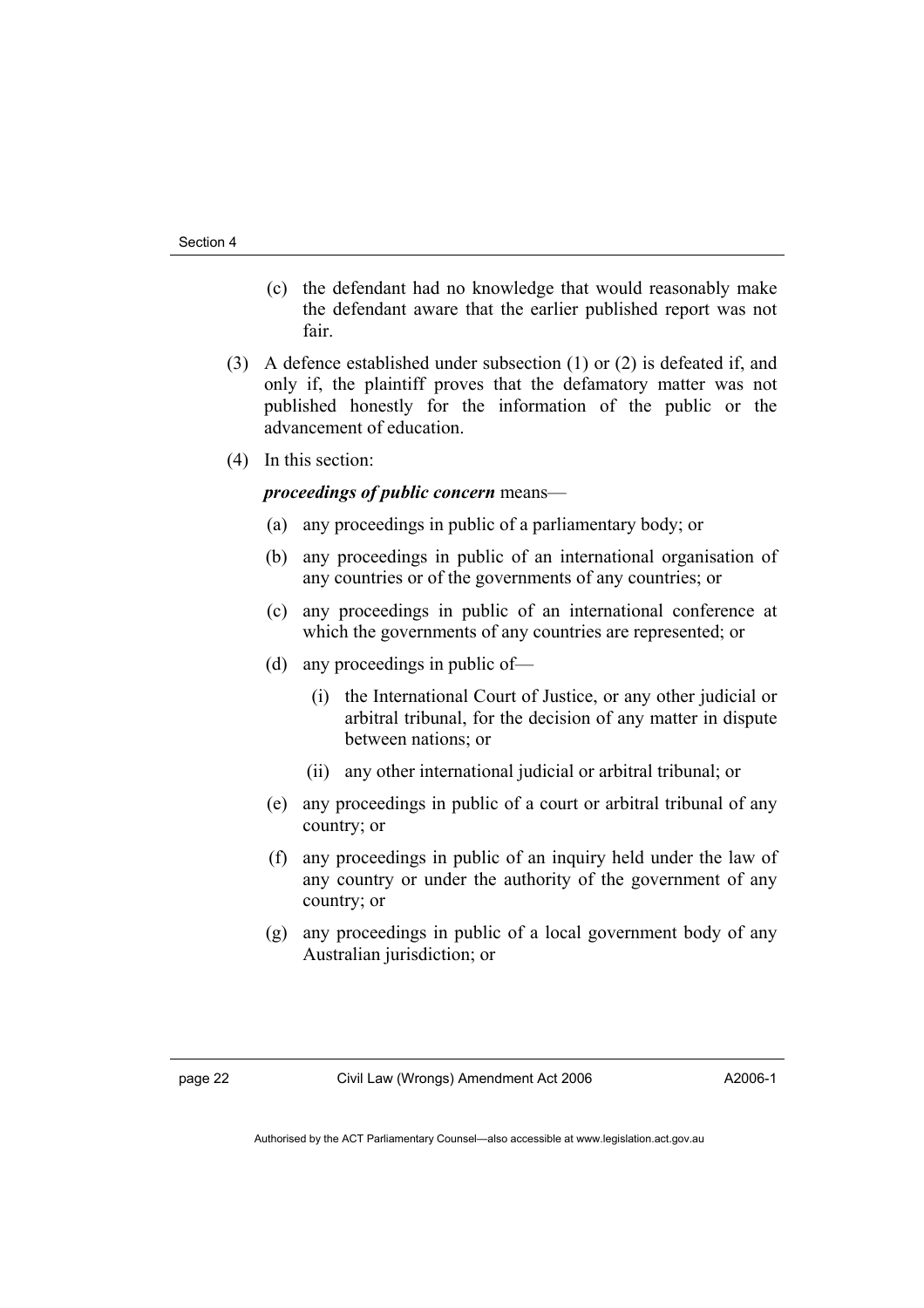- (h) proceedings of a learned society, or of a committee or governing body of the society, under its relevant objects, but only to the extent that the proceedings relate to a decision or adjudication made in Australia about—
	- (i) a member or members of the society; or
	- (ii) a person subject by contract or otherwise by law to control by the society; or
- (i) proceedings of a sport or recreation association, or of a committee or governing body of the association, under its relevant objects, but only to the extent that the proceedings relate to a decision or adjudication made in Australia about—
	- (i) a member or members of the association; or
	- (ii) a person subject by contract or otherwise by law to control by the association; or
- (j) proceedings of a trade association, or of a committee or governing body of the association, under its relevant objects, but only to the extent that the proceedings relate to a decision or adjudication made in Australia about—
	- (i) a member or members of the association; or
	- (ii) a person subject by contract or otherwise by law to control by the association; or
- (k) any proceedings of a public meeting (with or without restriction on the people attending) of shareholders of a public company under the Corporations Act held anywhere in Australia; or
	- *Note Corporations Act* is defined in the Legislation Act, dict, pt 1.

A2006-1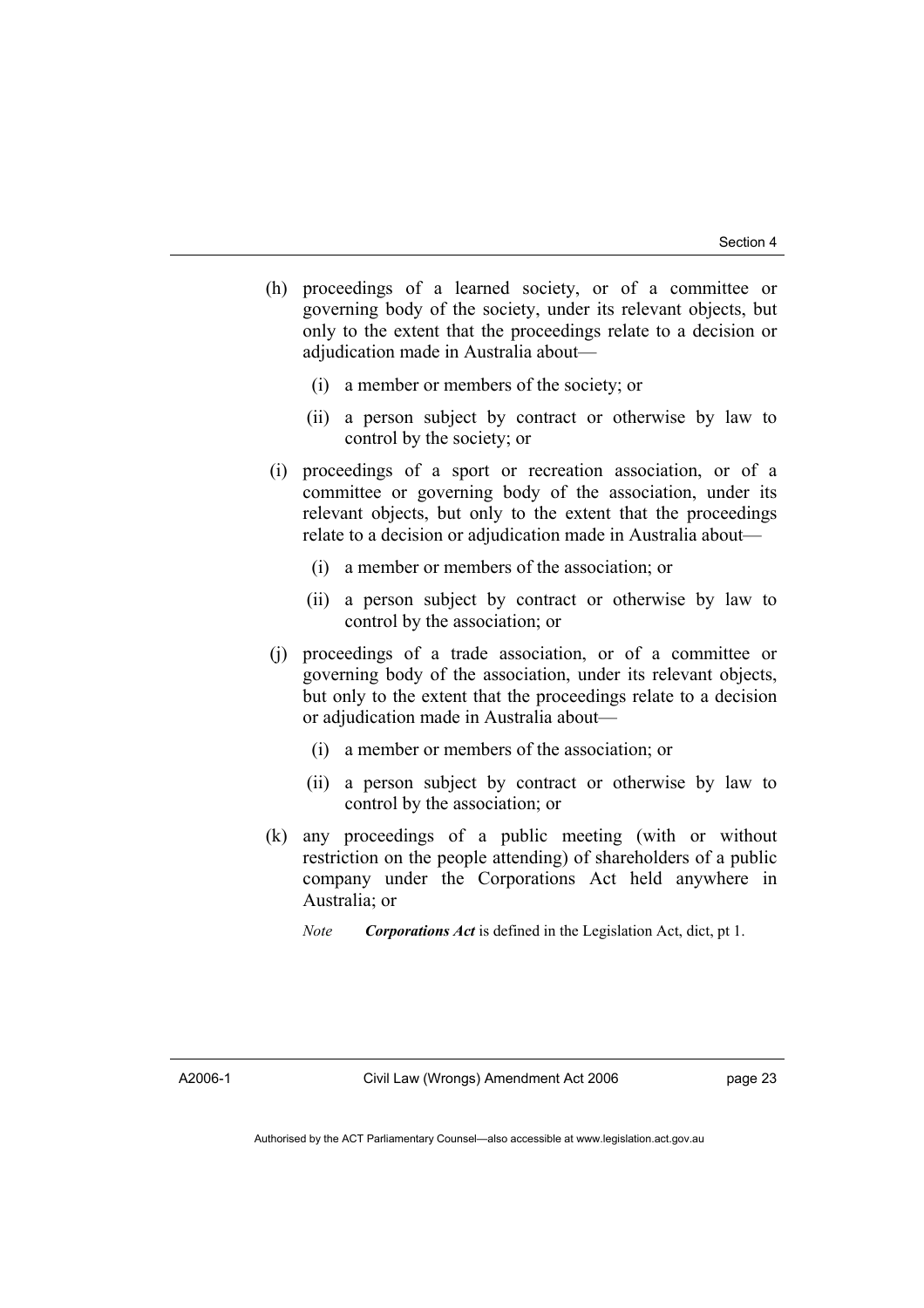- (l) any proceedings of a public meeting (with or without restriction on the people attending) held anywhere in Australia if the proceedings relate to a matter of public interest, including the advocacy or candidature of a person for public office; or
- (m) any proceedings of an ombudsman of any country if the proceedings relate to a report of the ombudsman; or
- (n) any proceedings in public of a law reform body of any country; or
- (o) any other proceedings conducted by, or proceedings of, a person, body or organisation of another Australian jurisdiction that are treated in that jurisdiction as proceedings of public concern under a provision of a law of the jurisdiction corresponding to this section.
- (5) In this section:

*law reform body*, of a country, means a body (however described and whether or not permanent or full-time) established by law to conduct inquiries into, and to make recommendations on, reforming the laws of that country.

*learned society* means a body, wherever formed—

- (a) the objects of which include the advancement of any art, science or religion or the advancement of learning in any field; and
- (b) authorised by its constitution—
	- (i) to exercise control over, or adjudicate on, matters connected with those objects; and
	- (ii) to make findings or decisions having effect, by law or custom, in any part of Australia.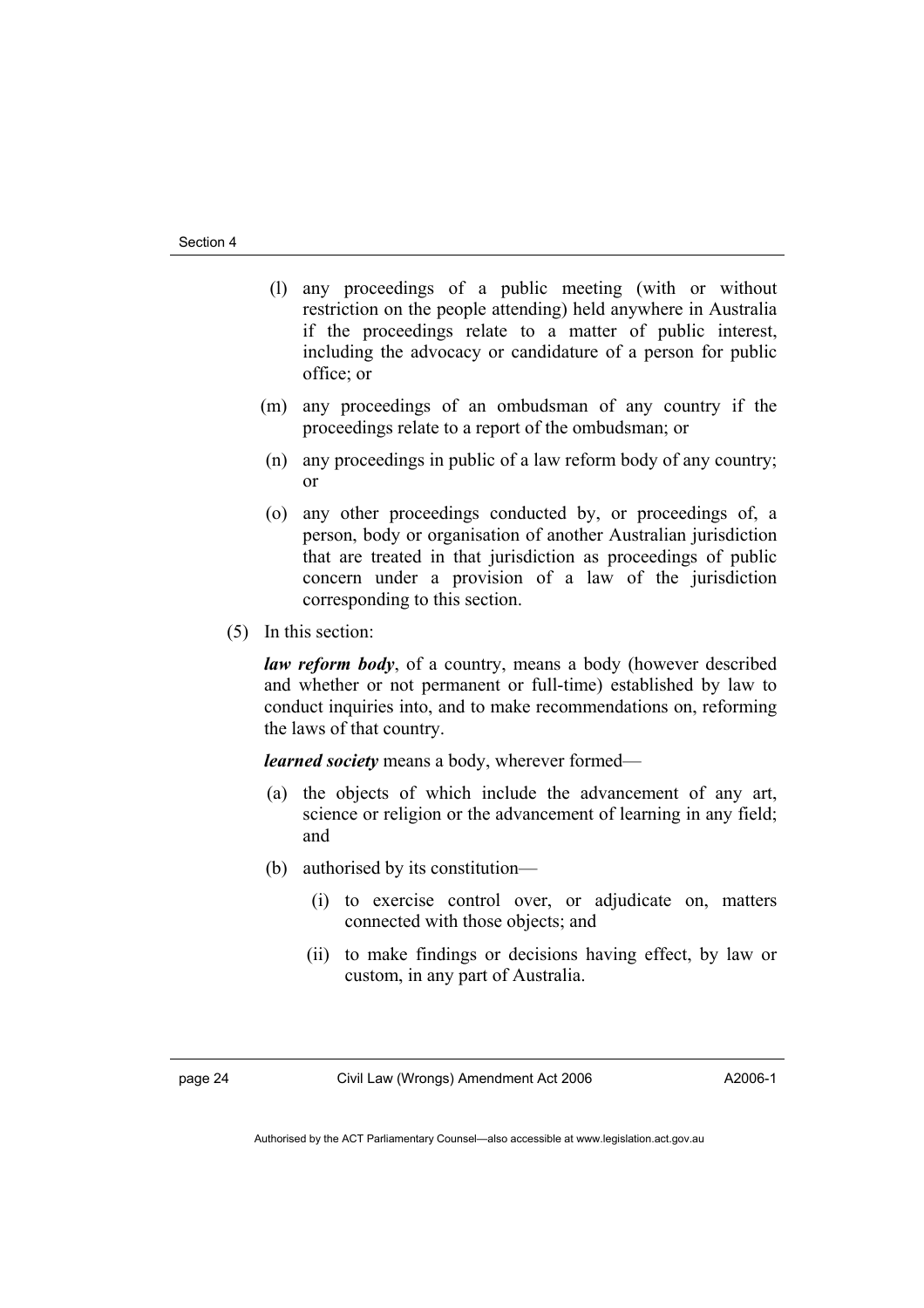*ombudsman*, of a country, means a person (however described and whether or not permanent or full-time) authorised by law to investigate complaints about the actions or other conduct of any public officials or public bodies of that country.

*relevant objects*, of a learned society, sport or recreation association or trade association, means—

- (a) in relation to a learned society—objects of the kind referred to in this subsection, definition of *learned society*, paragraph (a); or
- (b) in relation to a sport or recreation association—objects of the kind referred to in this subsection, definition of *sport or recreation association*, paragraph (a); or
- (c) in relation to a trade association—objects of the kind referred to in this subsection, definition of *trade association*, paragraph (a).

*sport or recreation association* means a body, wherever formed—

- (a) the objects of which include the promotion of any game, sport, or pastime to the playing of which or exercise of which the public is admitted as spectators or otherwise and the promotion or protection of the interests of people connected with the game, sport, or pastime; and
- (b) authorised by its constitution—
	- (i) to exercise control over, or adjudicate on, matters connected with the game, sport, or pastime; and
	- (ii) to make findings or decisions having effect, by law or custom, in any part of Australia.

A2006-1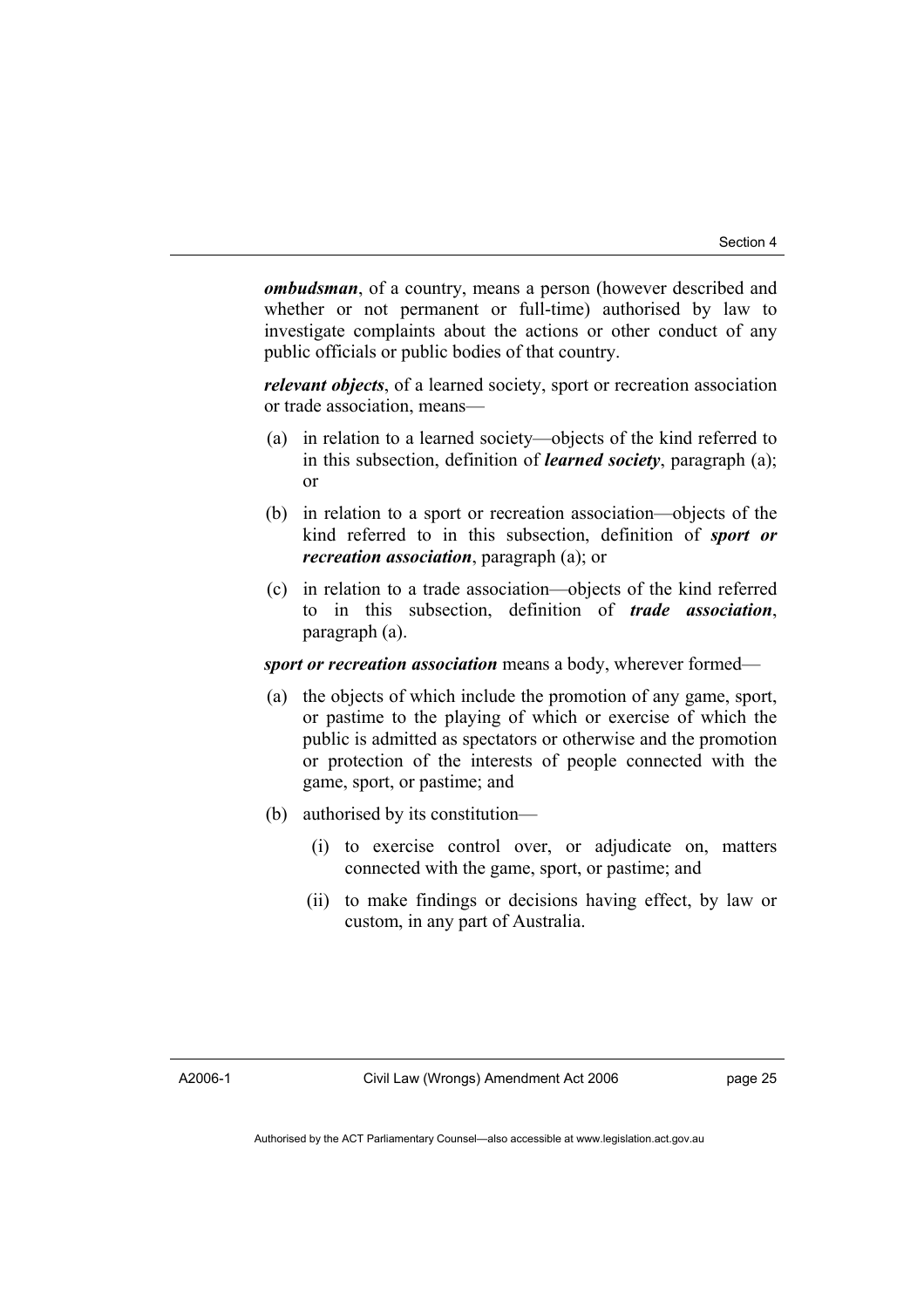*trade association* means a body, wherever formed—

- (a) the objects of which include the promotion of any calling, that is to say, a trade, business, industry or profession and the promotion or protection of the interests of people engaged in any calling; and
- (b) authorised by its constitution—
	- (i) to exercise control over, or adjudicate on, matters connected with a calling or the conduct of people engaged in the calling; and
	- (ii) to make findings or decisions having effect, by law or custom, in any part of Australia.

#### **139A Defence of qualified privilege for provision of certain information**

- (1) There is a defence of qualified privilege for the publication of defamatory matter to a person (the *recipient*) if the defendant proves that—
	- (a) the recipient has an interest or apparent interest in having information on some subject; and
	- (b) the matter is published to the recipient in the course of giving to the recipient information on that subject; and
	- (c) the conduct of the defendant in publishing that matter is reasonable in the circumstances.
- (2) For the purposes of subsection (1), a recipient has an apparent interest in having information on some subject if, and only if, at the time of the publication in question, the defendant believes, on reasonable grounds, that the recipient has that interest.
- (3) In determining for the purposes of subsection (1) whether the conduct of the defendant in publishing matter about a person is reasonable in the circumstances, a court may take into account—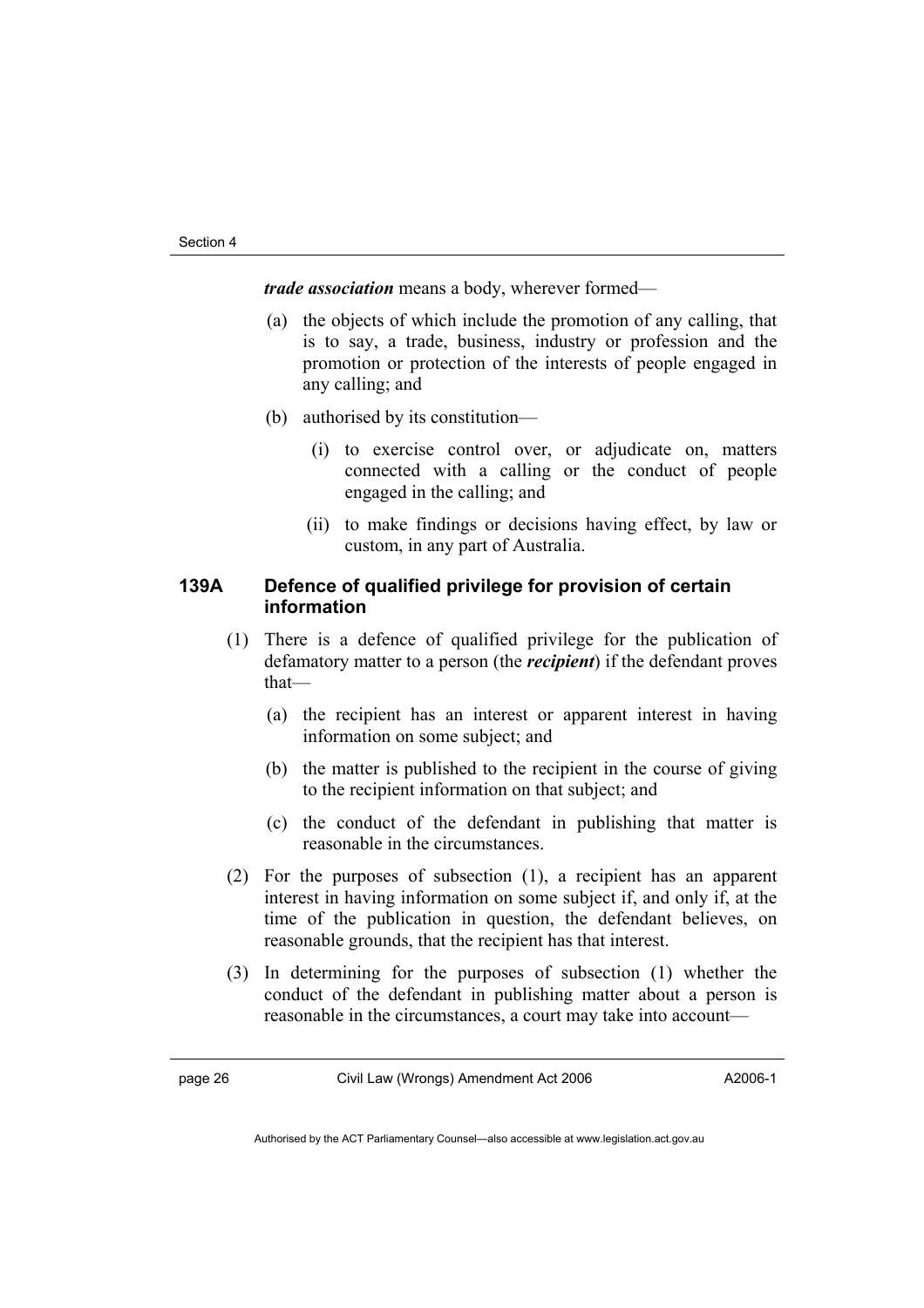- (a) the extent to which the matter published is of public interest; and
- (b) the extent to which the matter published relates to the performance of the public functions or activities of the person; and
- (c) the seriousness of any defamatory imputation carried by the matter published; and
- (d) the extent to which the matter published distinguishes between suspicions, allegations and proven facts; and
- (e) whether it was in the public interest in the circumstances for the matter published to be published expeditiously; and
- (f) the nature of the business environment in which the defendant operates; and
- (g) the sources of the information in the matter published and the integrity of those sources; and
- (h) whether the matter published contained the substance of the person's side of the story and, if not, whether a reasonable attempt was made by the defendant to obtain and publish a response from the person; and
- (i) any other steps taken to verify the information in the matter published; and
- (j) any other circumstances that the court considers relevant.
- (4) For the avoidance of doubt, a defence of qualified privilege under subsection (1) is defeated if the plaintiff proves that the publication of the defamatory matter was actuated by malice.
- (5) However, a defence of qualified privilege under subsection (1) is not defeated merely because the defamatory matter was published for reward.

A2006-1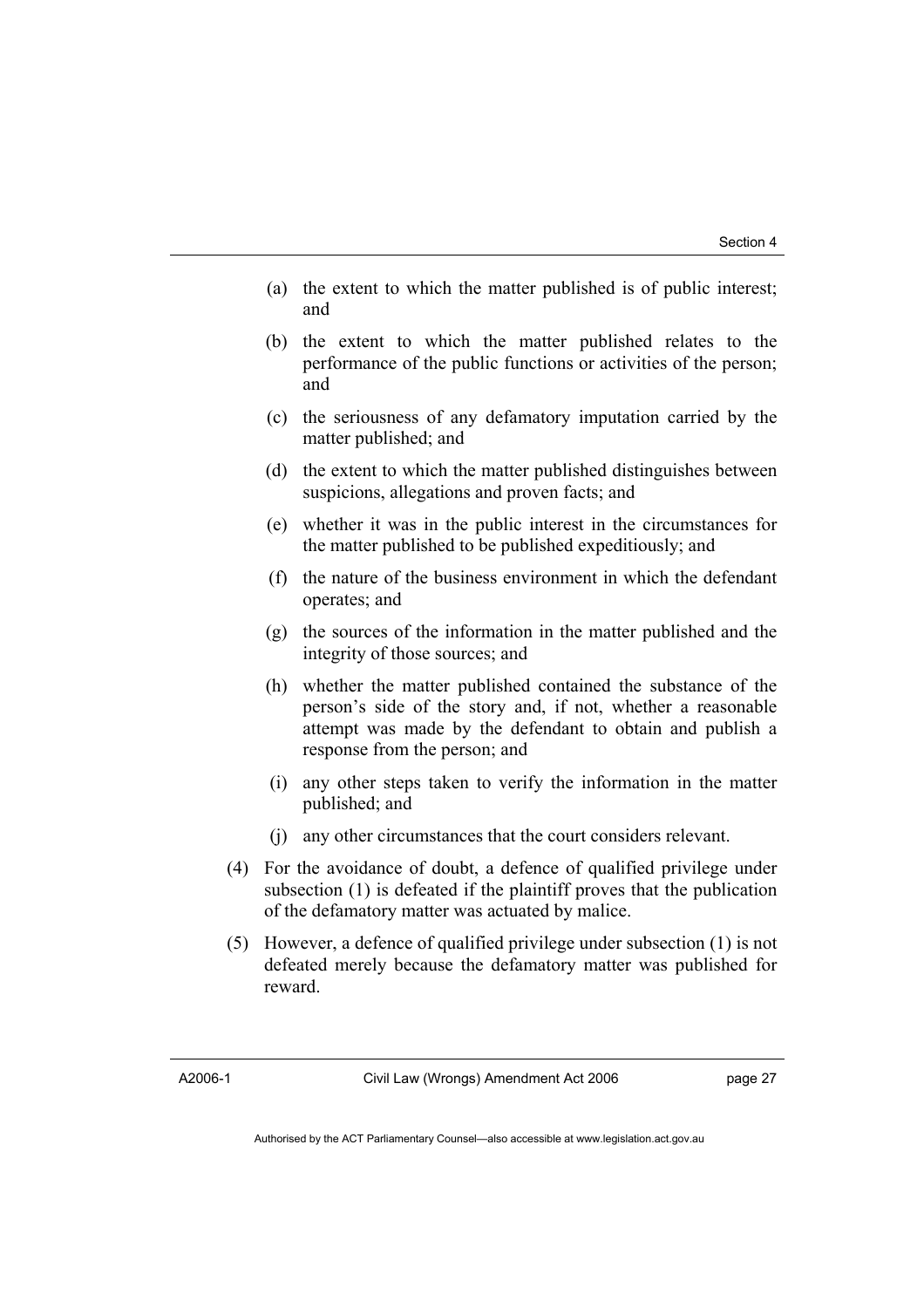#### **139B Defences of honest opinion**

- (1) It is a defence to the publication of defamatory matter if the defendant proves that—
	- (a) the matter was an expression of opinion of the defendant rather than a statement of fact; and
	- (b) the opinion related to a matter of public interest; and
	- (c) the opinion is based on proper material.
- (2) It is a defence to the publication of defamatory matter if the defendant proves that—
	- (a) the matter was an expression of opinion of an employee or agent of the defendant rather than a statement of fact; and
	- (b) the opinion related to a matter of public interest; and
	- (c) the opinion is based on proper material.
- (3) It is a defence to the publication of defamatory matter if the defendant proves that—
	- (a) the matter was an expression of opinion of a person (the *commentator*), other than the defendant or an employee or agent of the defendant, rather than a statement of fact; and
	- (b) the opinion related to a matter of public interest; and
	- (c) the opinion is based on proper material.
- (4) A defence established under this section is defeated if, and only if, the plaintiff proves that—
	- (a) in the case of a defence under subsection (1)—the opinion was not honestly held by the defendant at the time the defamatory matter was published; or
	- (b) in the case of a defence under subsection (2)—the defendant did not believe that the opinion was honestly held by the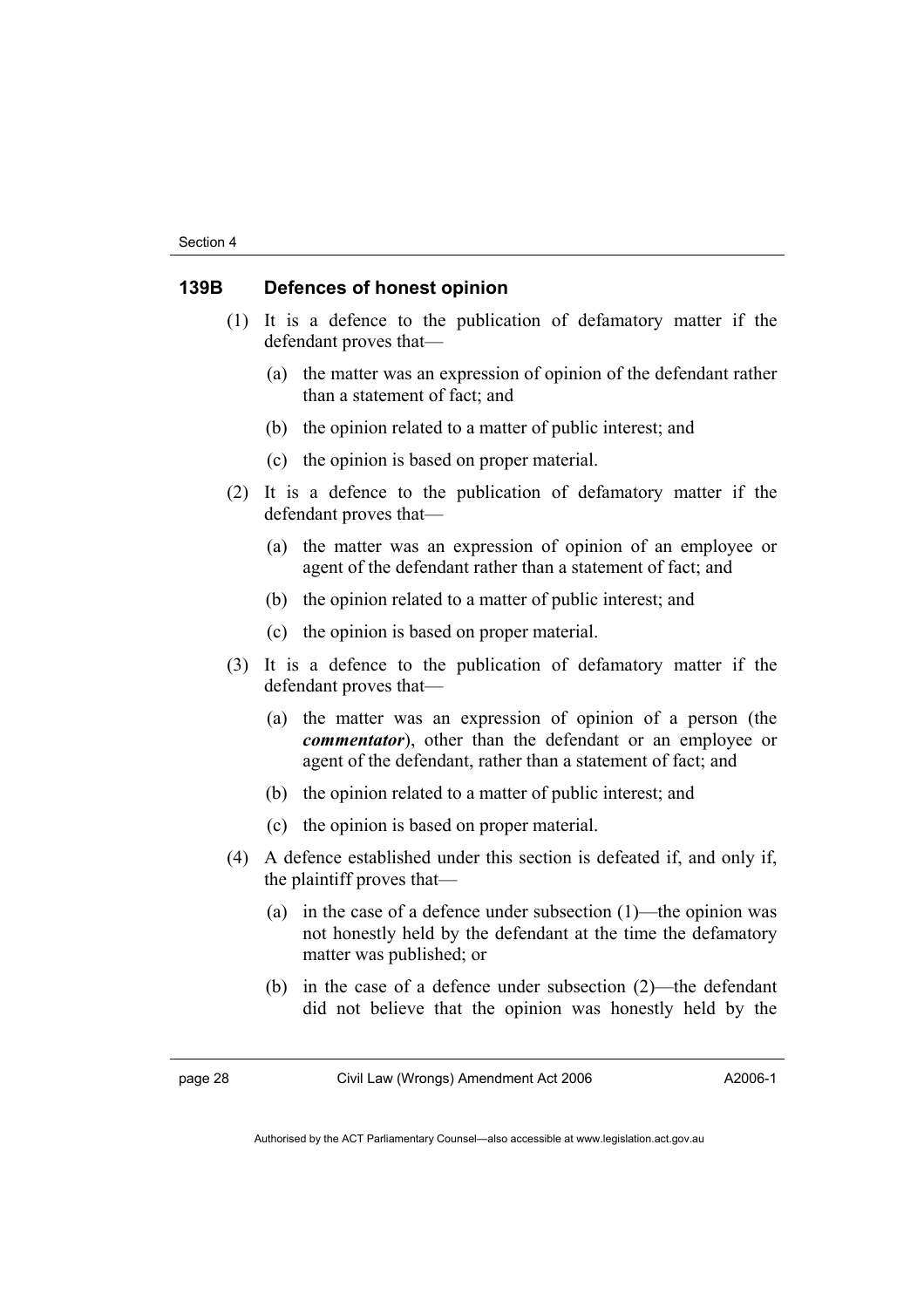employee or agent at the time the defamatory matter was published; or

- (c) in the case of a defence under subsection (3)—the defendant had reasonable grounds to believe that the opinion was not honestly held by the commentator at the time the defamatory matter was published.
- (5) For the purposes of this section, an opinion is based on *proper material* if it is based on material that—
	- (a) is substantially true; or
	- (b) was published on an occasion of absolute or qualified privilege (whether under this Act or at general law); or
	- (c) was published on an occasion that attracted the protection of—
		- (i) a defence under this section, section 138 (Defence for publication of public documents) or section 139 (Defences of fair report of proceedings of public concern); or
		- (ii) the defence of fair comment at general law.
- (6) An opinion does not cease to be based on proper material only because some of the material on which it is based is not proper matter if the opinion might reasonably be based on such of the material as is proper material.

## **139C Defence of innocent dissemination**

- (1) It is a defence to the publication of defamatory matter if the defendant proves that—
	- (a) the defendant published the matter merely in the capacity, or as an employee or agent, of a subordinate distributor; and
	- (b) the defendant neither knew, nor ought reasonably to have known, that the matter was defamatory; and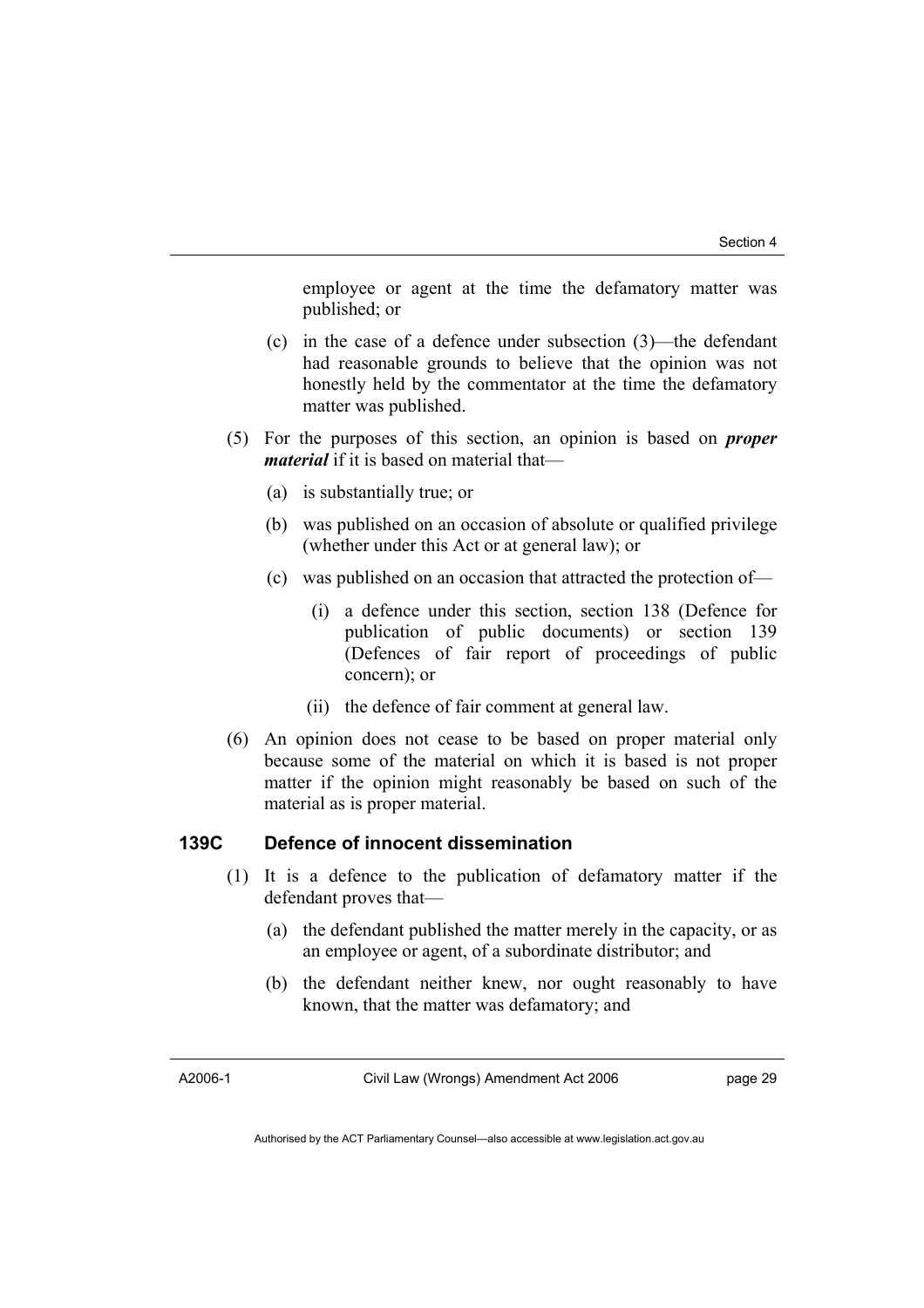- (c) the defendant's lack of knowledge was not due to any negligence on the part of the defendant.
- (2) For the purposes of subsection (1), a person is a *subordinate distributor* of defamatory matter if the person—
	- (a) was not the first or primary distributor of the matter; and
	- (b) was not the author or originator of the matter; and
	- (c) did not have any capacity to exercise editorial control over the content of the matter (or over the publication of the matter) before it was first published.
- (3) Without limiting subsection (2) (a), a person is not the first or primary distributor of matter merely because the person was involved in the publication of the matter in the capacity of—
	- (a) a bookseller, newsagent or newsvendor; or
	- (b) a librarian; or
	- (c) a wholesaler or retailer of the matter; or
	- (d) a provider of postal or similar services by means of which the matter is published; or
	- (e) a broadcaster of a live program (whether on television, radio or otherwise) containing the matter in circumstances in which the broadcaster has no effective control over the person who makes the statements that comprise the matter; or
	- (f) a provider of services consisting of—
		- (i) the processing, copying, distributing or selling of any electronic medium in or on which the matter is recorded; or
		- (ii) the operation of, or the provision of any equipment, system or service, by means of which the matter is retrieved, copied, distributed or made available in electronic form; or

| ıne<br>œ<br>г |  |
|---------------|--|
|---------------|--|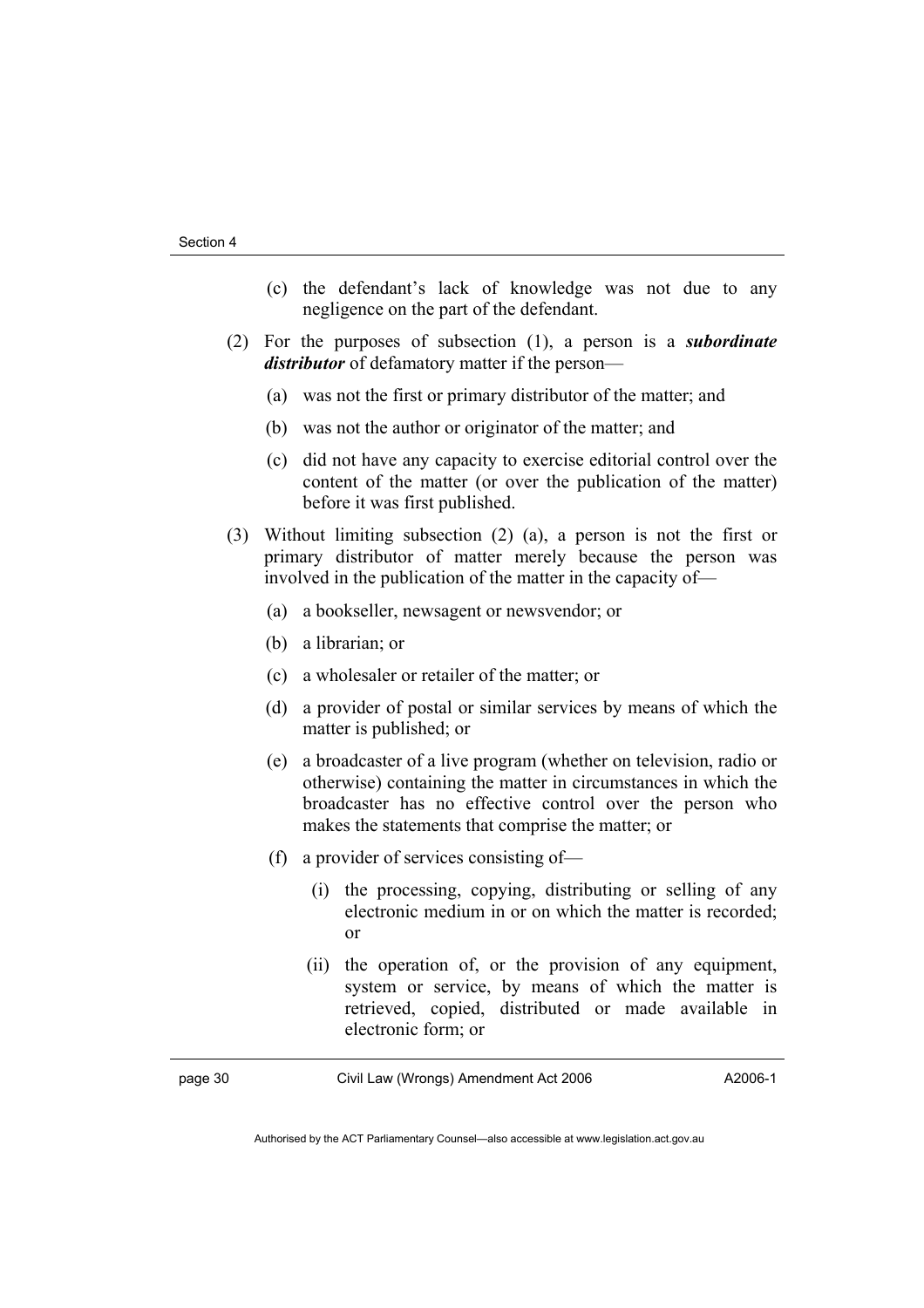- (g) an operator of, or a provider of access to, a communications system by means of which the matter is transmitted, or made available, by another person over whom the operator or provider has no effective control; or
- (h) a person who, on the instructions or at the direction of another person, prints or produces, reprints or reproduces or distributes the matter for or on behalf of that other person.

#### **139D Defence of triviality**

It is a defence to the publication of defamatory matter if the defendant proves that the circumstances of publication were such that the plaintiff was unlikely to sustain any harm.

## **Division 9.4.3 Remedies**

#### **139E Damages to bear rational relationship to harm**

In determining the amount of damages to be awarded in any defamation proceedings, the court is to ensure that there is an appropriate and rational relationship between the harm sustained by the plaintiff and the amount of damages awarded.

### **139F Damages for non-economic loss limited**

- (1) Unless the court orders otherwise under subsection (2), the maximum amount of damages for non-economic loss that may be awarded in defamation proceedings is \$250 000 or any other amount adjusted in accordance with this section from time to time (the *maximum damages amount*) that is applicable at the time damages are awarded.
- (2) A court may order a defendant in defamation proceedings to pay damages for non-economic loss that exceed the maximum damages amount applicable at the time the order is made if, and only if, the court is satisfied that the circumstances of the publication of the

A2006-1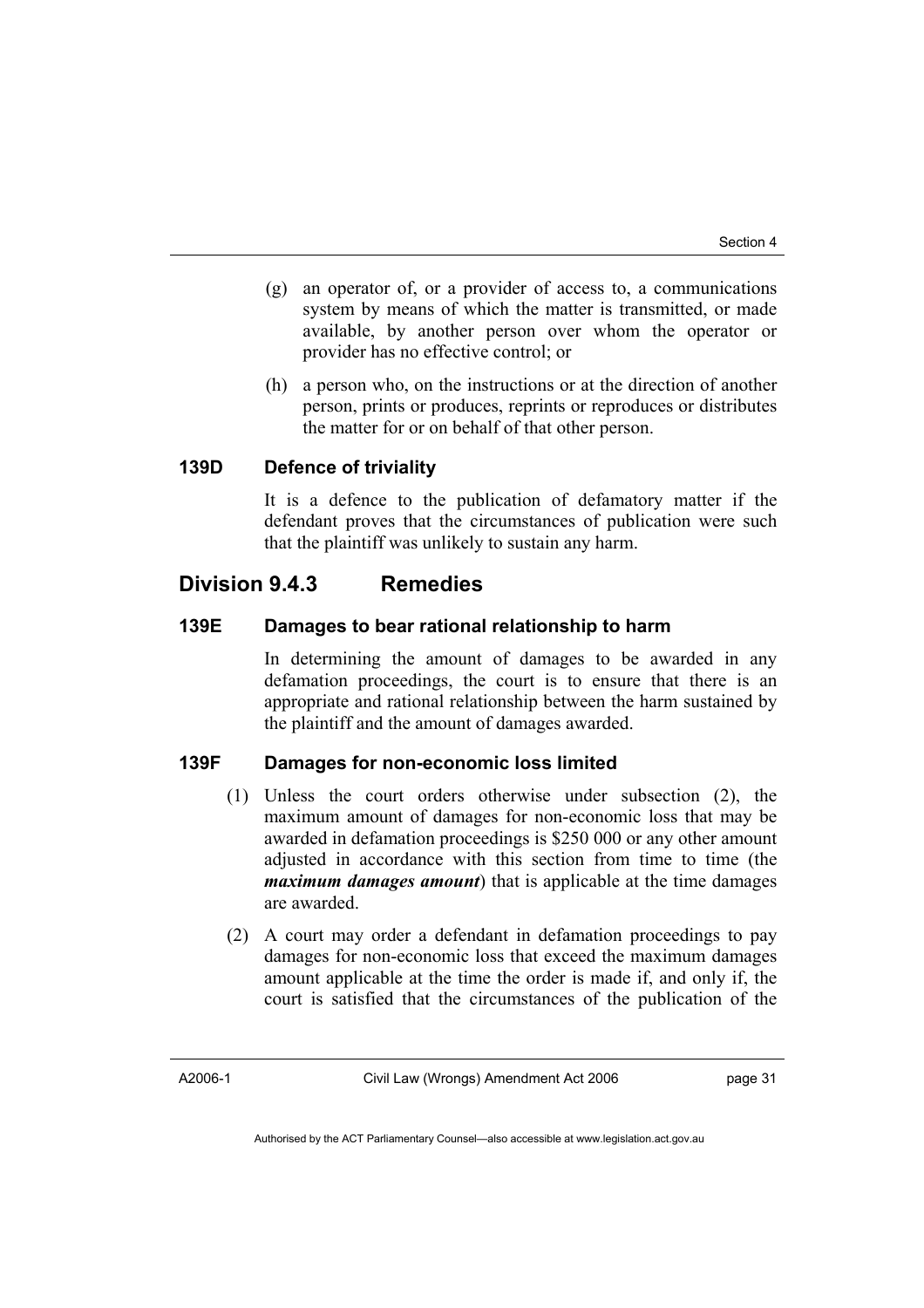defamatory matter to which the proceedings relate are such as to warrant an award of aggravated damages.

- (3) The Minister is, on or before 1 July 2006 and on or before 1 July in each succeeding year, to declare, in writing, the amount that is to apply, as from the date specified in the order, for the purposes of subsection  $(1)$ .
- (4) The amount declared is to be the amount applicable under subsection (1) (or that amount as last adjusted under this section) adjusted by the percentage change in the amount estimated by the Australian statistician of the average weekly total earnings of full-time adults in Australia over the 4 quarters preceding the date of the declaration for which those estimates are, at that date, available.
- (5) A declaration under subsection (3) is a notifiable instrument.

*Note* A notifiable instrument must be notified under the Legislation Act.

- (6) An amount declared for the time being under this section applies to the exclusion of the amount of \$250 000 or an amount previously adjusted under this section.
- (7) If the Australian statistician fails or ceases to estimate the amount referred to in subsection (4), the amount declared is to be determined in accordance with the regulations.
- (8) In adjusting an amount to be declared for the purposes of subsection (1), the amount determined in accordance with subsection (4) is to be rounded to the nearest \$500.
- (9) A declaration may provide that it commences retrospectively.

### **139G State of mind of defendant generally not relevant to awarding damages**

In awarding damages for defamation, the court is to disregard the malice or other state of mind of the defendant at the time of the publication of the defamatory matter to which the proceedings relate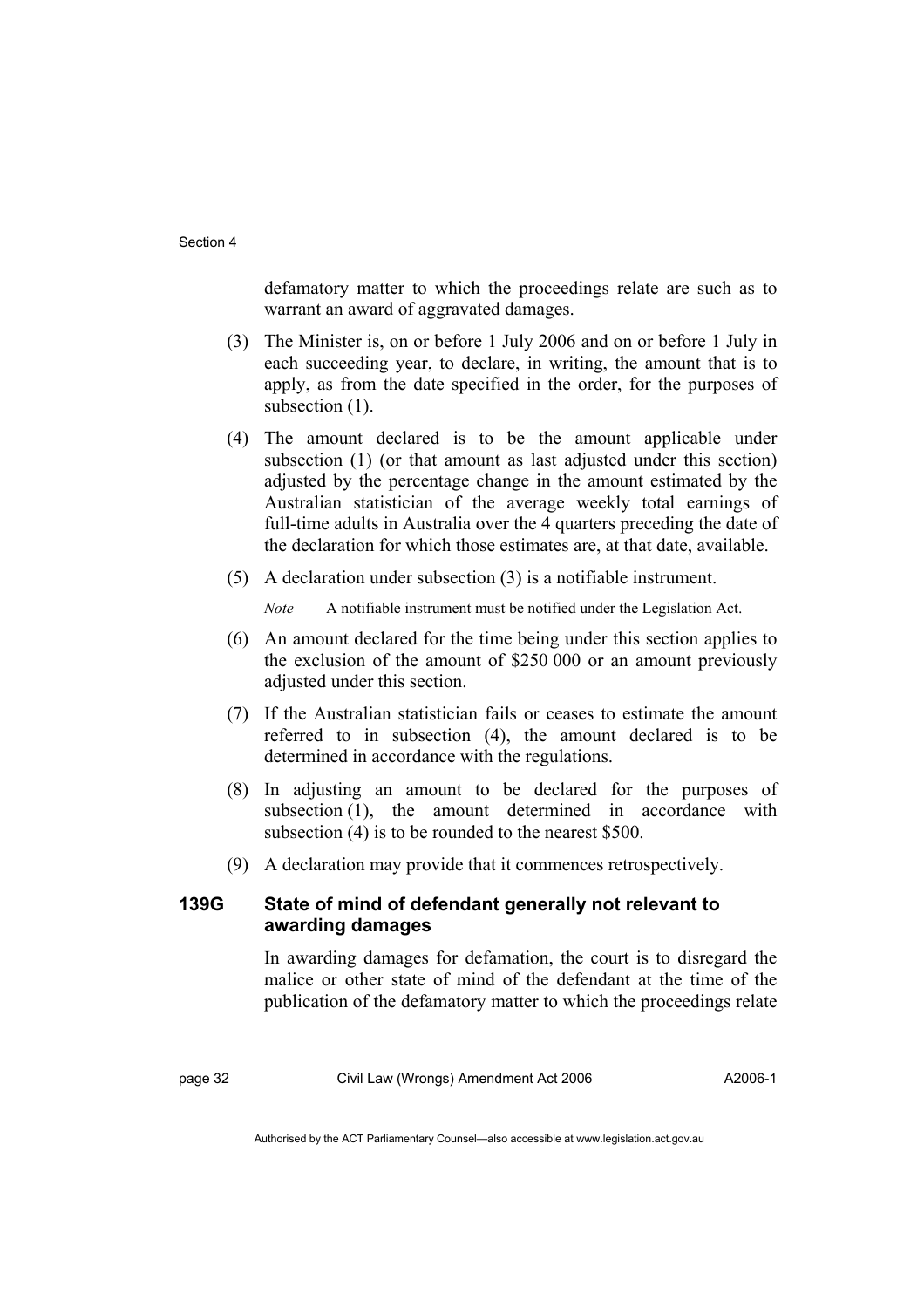or at any other time except to the extent that the malice or other state of mind affects the harm sustained by the plaintiff.

#### **139H Exemplary or punitive damages cannot be awarded**

A plaintiff cannot be awarded exemplary or punitive damages for defamation.

## **139I Factors in mitigation of damages**

- (1) Evidence is admissible on behalf of the defendant, in mitigation of damages for the publication of defamatory matter, that—
	- (a) the defendant has made an apology to the plaintiff about the publication of the defamatory matter; or
	- (b) the defendant has published a correction of the defamatory matter; or
	- (c) the plaintiff has already recovered damages for defamation in relation to any other publication of matter having the same meaning or effect as the defamatory matter; or
	- (d) the plaintiff has brought proceedings for damages for defamation in relation to any other publication of matter having the same meaning or effect as the defamatory matter; or
	- (e) the plaintiff has received or agreed to receive compensation for defamation in relation to any other publication of matter having the same meaning or effect as the defamatory matter.
- (2) Nothing in subsection (1) operates to limit the matters that can be taken into account by a court in mitigation of damages.

#### **139J Damages for multiple causes of action may be assessed as single sum**

If the court in defamation proceedings finds for the plaintiff as to more than 1 cause of action, the judicial officer may assess damages in a single sum.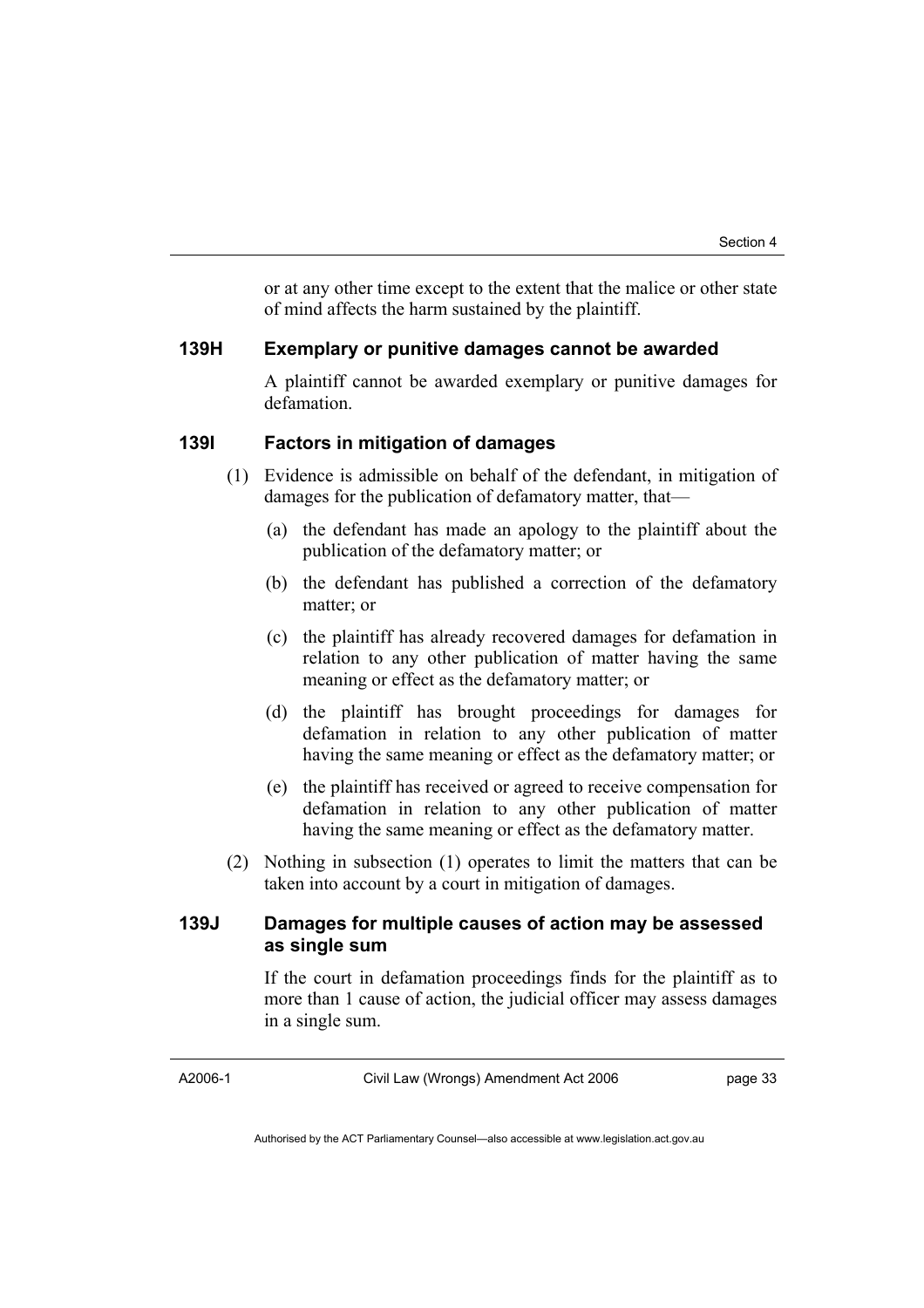## **Division 9.4.4 Costs**

#### **139K Costs in defamation proceedings**

- (1) In awarding costs in defamation proceedings, the court may have regard to—
	- (a) the way in which the parties to the proceedings conducted their cases (including any misuse of a party's superior financial position to hinder the early resolution of the proceedings); and
	- (b) any other matters that the court considers relevant.
- (2) Without limiting subsection (1), a court must (unless the interests of justice require otherwise)—
	- (a) if defamation proceedings are successfully brought by a plaintiff and costs in the proceedings are to be awarded to the plaintiff—order costs of and incidental to the proceedings to be assessed on an indemnity basis if the court is satisfied that the defendant unreasonably failed to make a settlement offer or agree to a settlement offer proposed by the plaintiff; or
	- (b) if defamation proceedings are unsuccessfully brought by a plaintiff and costs in the proceedings are to be awarded to the defendant—order costs of and incidental to the proceedings to be assessed on an indemnity basis if the court is satisfied that the plaintiff unreasonably failed to accept a settlement offer made by the defendant.
- (3) In this section:

*settlement offer* means any offer to settle the proceedings made before the proceedings are determined, and includes an offer to make amends (whether made before or after the proceedings are commenced), that was a reasonable offer at the time it was made.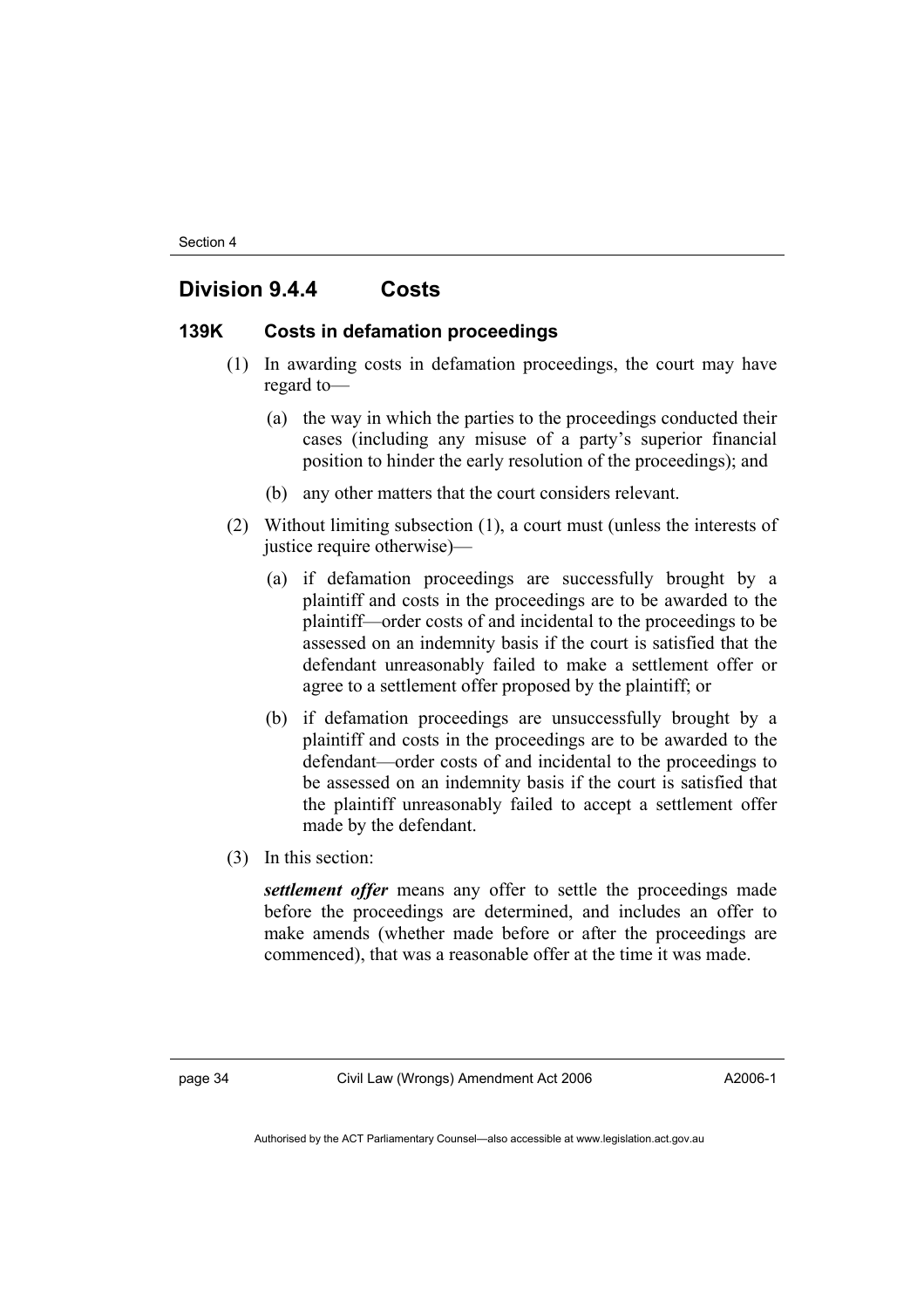## **Part 9.5 Miscellaneous**

#### **139L Proof of publication**

- (1) If a document appears to be printed or otherwise produced by means adapted for the production of numerous copies and there is in the document a statement to the effect that the document is printed, produced, published or distributed by or for a particular person, the statement is evidence in defamation proceedings that the document was so printed, produced, published or distributed.
- (2) Evidence that a number or part of a document appearing to be a periodical is printed, produced, published or distributed by or for a particular person is evidence in defamation proceedings that a document appearing to be another number or part of the periodical was so printed, produced, published or distributed.
- (3) In this section:

*periodical* includes any newspaper, review, magazine or other printed document of which numbers or parts are published periodically.

## **139M Proof of convictions for offences**

- (1) If the question whether or not a person committed an offence is in question in defamation proceedings—
	- (a) proof that the person was convicted of the offence by an Australian court is conclusive evidence that the person committed the offence; and
	- (b) proof that the person was convicted of the offence by a court of any country (other than an Australian court) or a court martial of any country is evidence that the person committed the offence.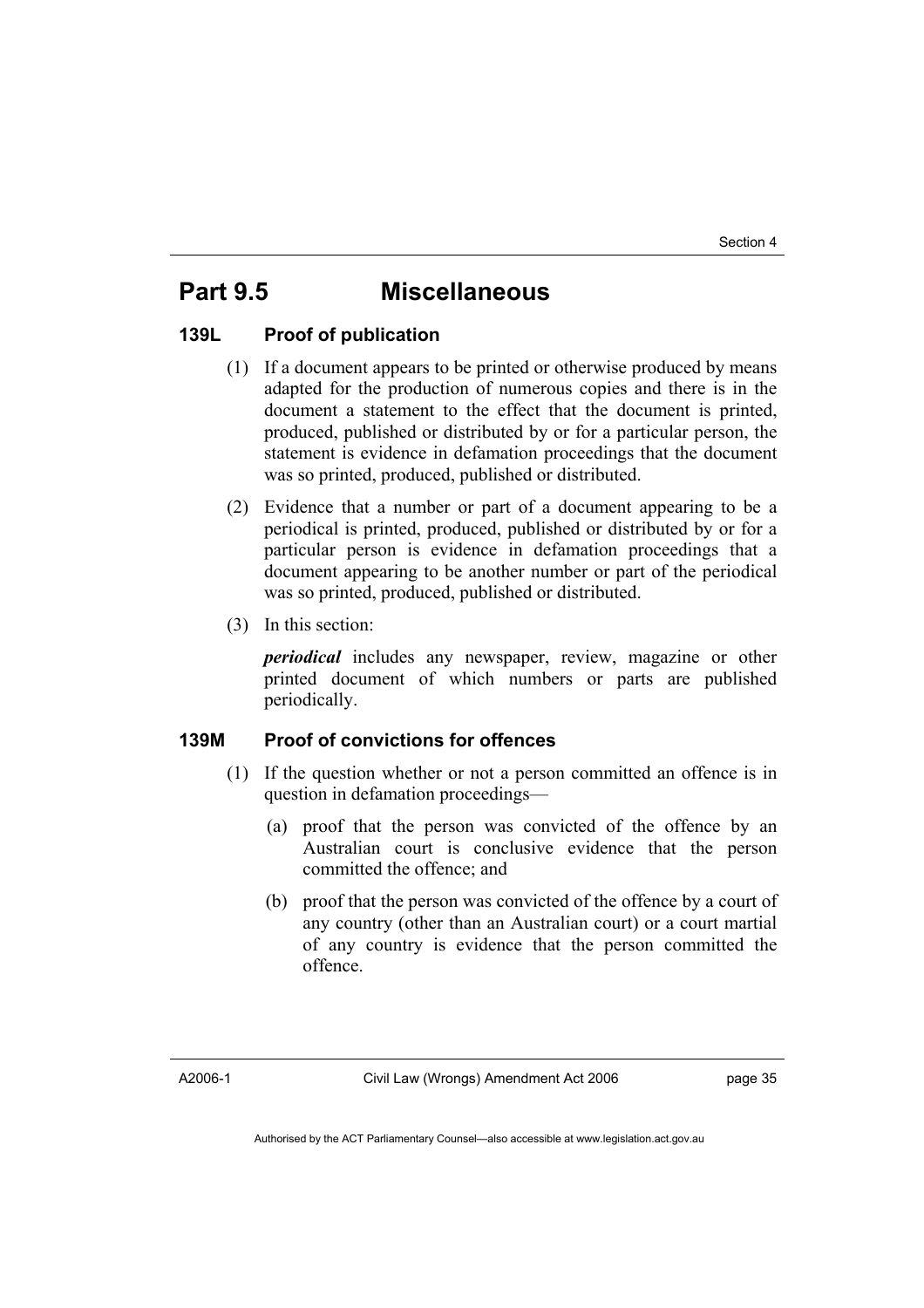- (2) For the purposes of this section, the contents of a document that is evidence of conviction of an offence, and the contents of an information, complaint, indictment, charge sheet or similar document on which a person is convicted of an offence, are admissible in evidence to identify the facts on which the conviction is based.
- (3) Subsection (2) does not affect the admissibility of other evidence to identify the facts on which the conviction is based.
- (4) In this section:

*conviction*, for an offence, includes a finding of guilt, but does not include—

- (a) a conviction that has been set aside or quashed; or
- (b) a conviction for an offence for which a person has received a pardon.

## **139N Incriminating answers, documents or things**

- (1) A person who is required to answer a question, or to discover or produce a document or thing, in defamation proceedings is not excused from answering the question or discovering or producing the document or thing on the ground that the answer to the question or the discovery or production of the document or thing might tend to incriminate the person of an offence of criminal defamation.
- (2) However, any answer given to a question, or document or thing discovered or produced, by a natural person in compliance with the requirement is not admissible in evidence against the person in proceedings for criminal defamation.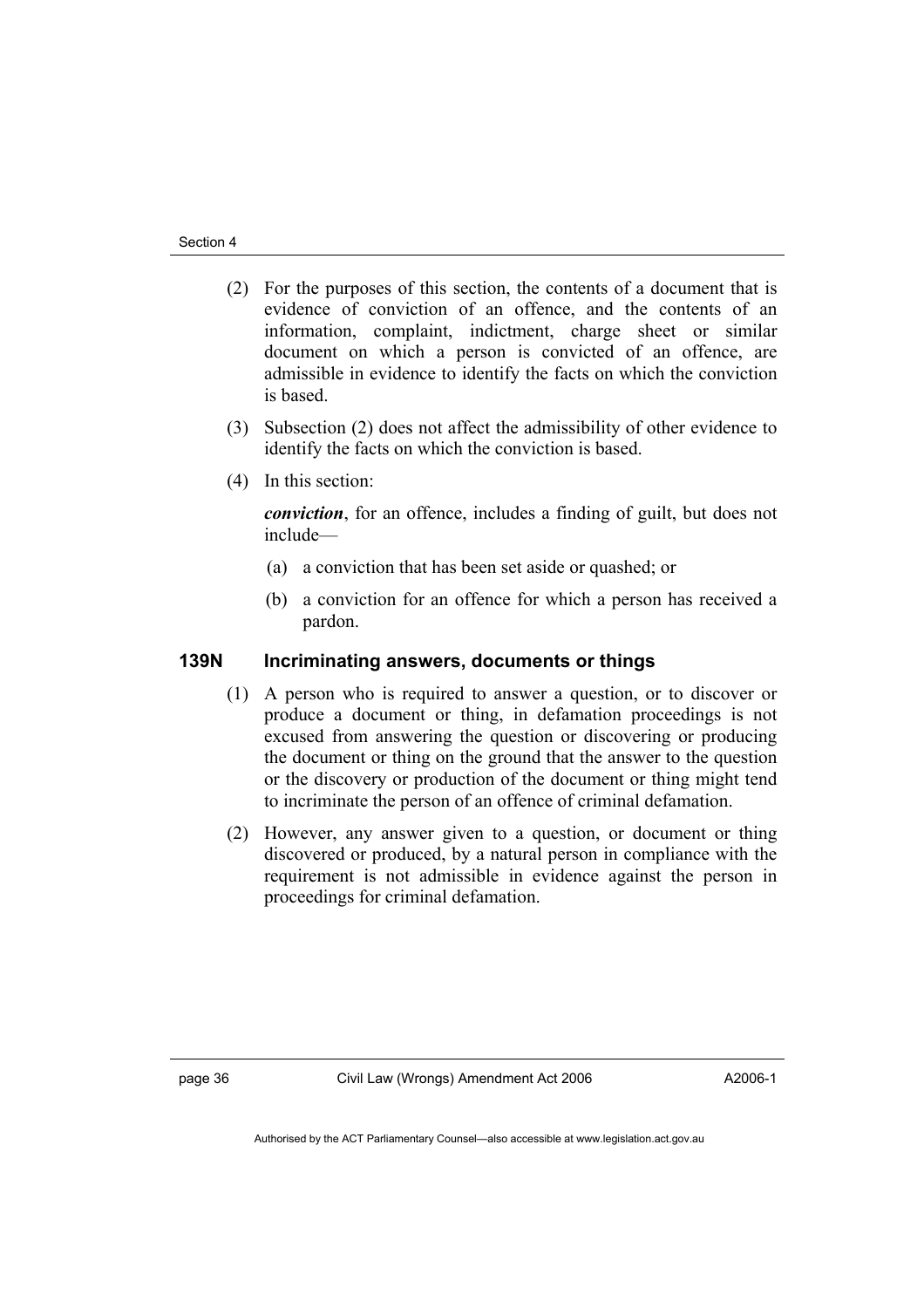#### **5 New section 230**

*insert* 

#### **230 Application of Civil Law (Wrongs) Amendment Act 2005**

- (1) Chapter 9 as in force after the commencement of this section (*replacement chapter 9*) applies to the publication of defamatory matter after that commencement, unless subsection (2) provides otherwise.
- (2) Replacement chapter 9 does not apply to a cause of action for the publication of defamatory matter that accrues after the commencement of this section (the *post-commencement action*) if—
	- (a) the post-commencement action is 1 of 2 or more causes of action in proceedings commenced by a plaintiff; and
	- (b) each cause of action in the proceedings accrues because of the publication of the same, or substantially the same, matter on separate occasions (whether by the same defendant or another defendant); and
	- (c) 1 or more of the other causes of action in the proceedings accrued before the commencement of this section (a *pre-commencement action*); and
	- (d) the post-commencement action accrued no later than 12 months after the date on which the earliest precommencement action in the proceedings accrued.
- (3) The existing law of defamation continues to apply to the following causes of action in the same way as it would have applied to those causes of action had the *Civil Law (Wrongs) Amendment Act 2005* not been enacted:
	- (a) any cause of action that accrued before the commencement of this section;

A2006-1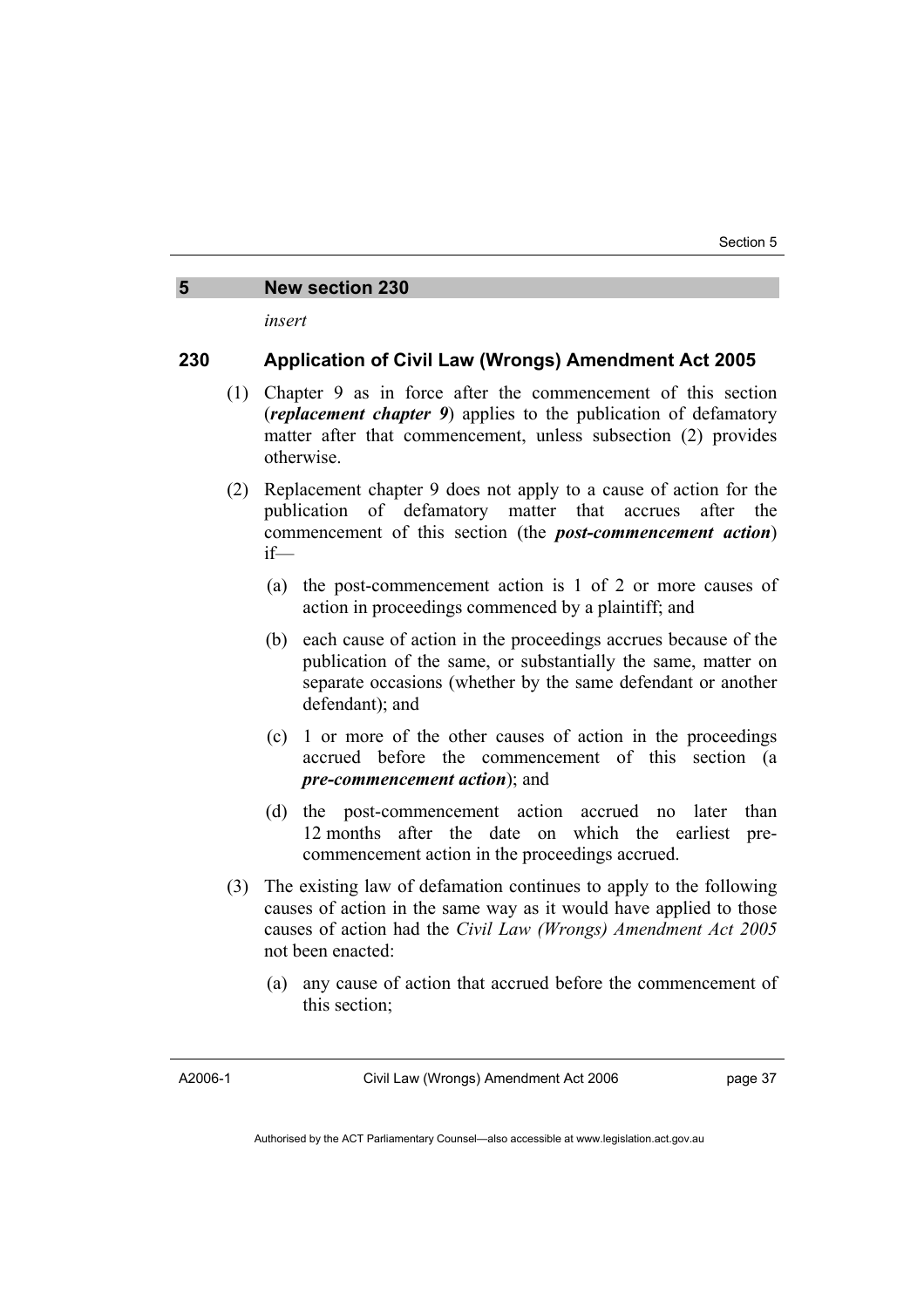- (b) any post-commencement action to which replacement chapter 9 does not apply because of subsection (2).
- (4) In this section:

*existing law of defamation* means the law (including all relevant statutory provisions and principles and rules of the general law) that applied in this jurisdiction to the determination of civil liability for the publication of defamatory matter immediately before the commencement of this section.

- (5) This section is a law to which the Legislation Act, section 88 (Repeal does not end effect of transitional laws etc) applies.
- (6) This section expires 3 years after the day it commences.

| 6 | Dictionary, definition of action                                                         |
|---|------------------------------------------------------------------------------------------|
|   | omit                                                                                     |
|   | Dictionary, definition of aggrieved person                                               |
|   | substitute                                                                               |
|   | <i>aggrieved person</i> , for division 9.3.1 (Offers to make amends)—see<br>section 124. |
| 8 | Dictionary, definition of amends agreement                                               |
|   | omit                                                                                     |
| 9 | Dictionary, new definitions                                                              |

#### *insert*

*Australian court*, for chapter 9 (Defamation)—see section 116.

*Australian jurisdiction*, for chapter 9 (Defamation)—see section 116.

*Australian tribunal*, for chapter 9 (Defamation)—see section 116.

page 38 Civil Law (Wrongs) Amendment Act 2006

A2006-1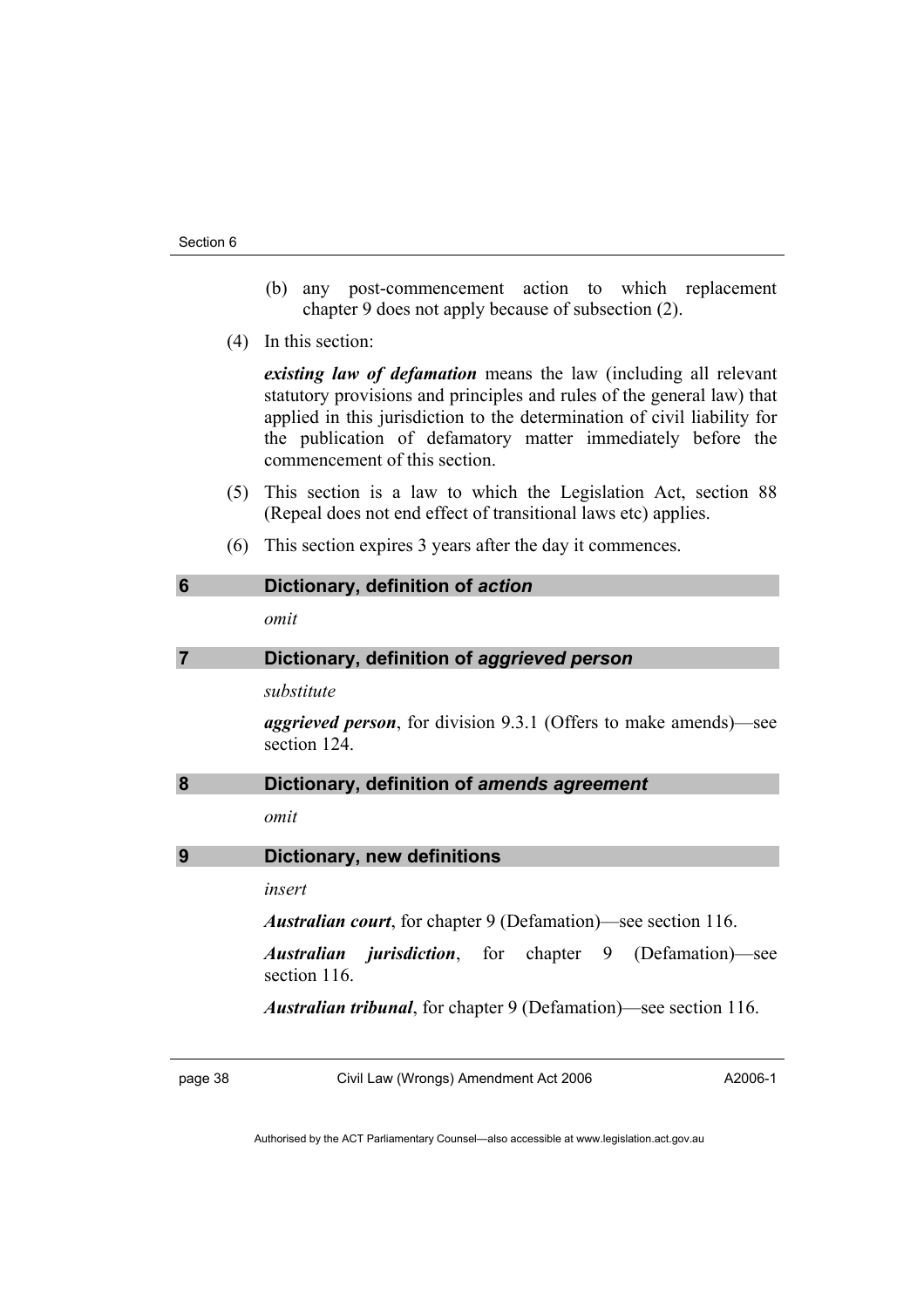| 10      | Dictionary, definition of country                                                          |
|---------|--------------------------------------------------------------------------------------------|
|         | substitute                                                                                 |
|         | <i>country</i> , for chapter 9 (Defamation)—see section 116.                               |
| 11      | Dictionary, definition of court, paragraph (e)                                             |
|         | omit                                                                                       |
| 12      | Dictionary, definition of court, paragraphs (f) to (i)                                     |
|         | renumber as paragraphs (e) to (h)                                                          |
| 13      | Dictionary, definition of defamation                                                       |
|         | omit                                                                                       |
| 14      | <b>Dictionary, new definitions</b>                                                         |
|         | insert                                                                                     |
|         | <i>document</i> , for chapter 9 (Defamation)—see section 116.                              |
|         | <i>electronic communication</i> , for chapter 9 (Defamation)—see<br>section 116.           |
|         | <b>general law</b> , for chapter 9 (Defamation)—see section 116.                           |
|         | <i>matter</i> , for chapter 9 (Defamation)—see section 116.                                |
| 15      | Dictionary, definition of matter in question                                               |
|         | substitute                                                                                 |
|         | <i>matter in question</i> , for division 9.3.1 (Offers to make amends)—see<br>section 124. |
| 16      | Dictionary, definition of offer to make amends                                             |
|         | substitute                                                                                 |
|         | <i>offer to make amends</i> , for chapter 9 (Defamation)—see section 116.                  |
| A2006-1 | Civil Law (Wrongs) Amendment Act 2006<br>page 39                                           |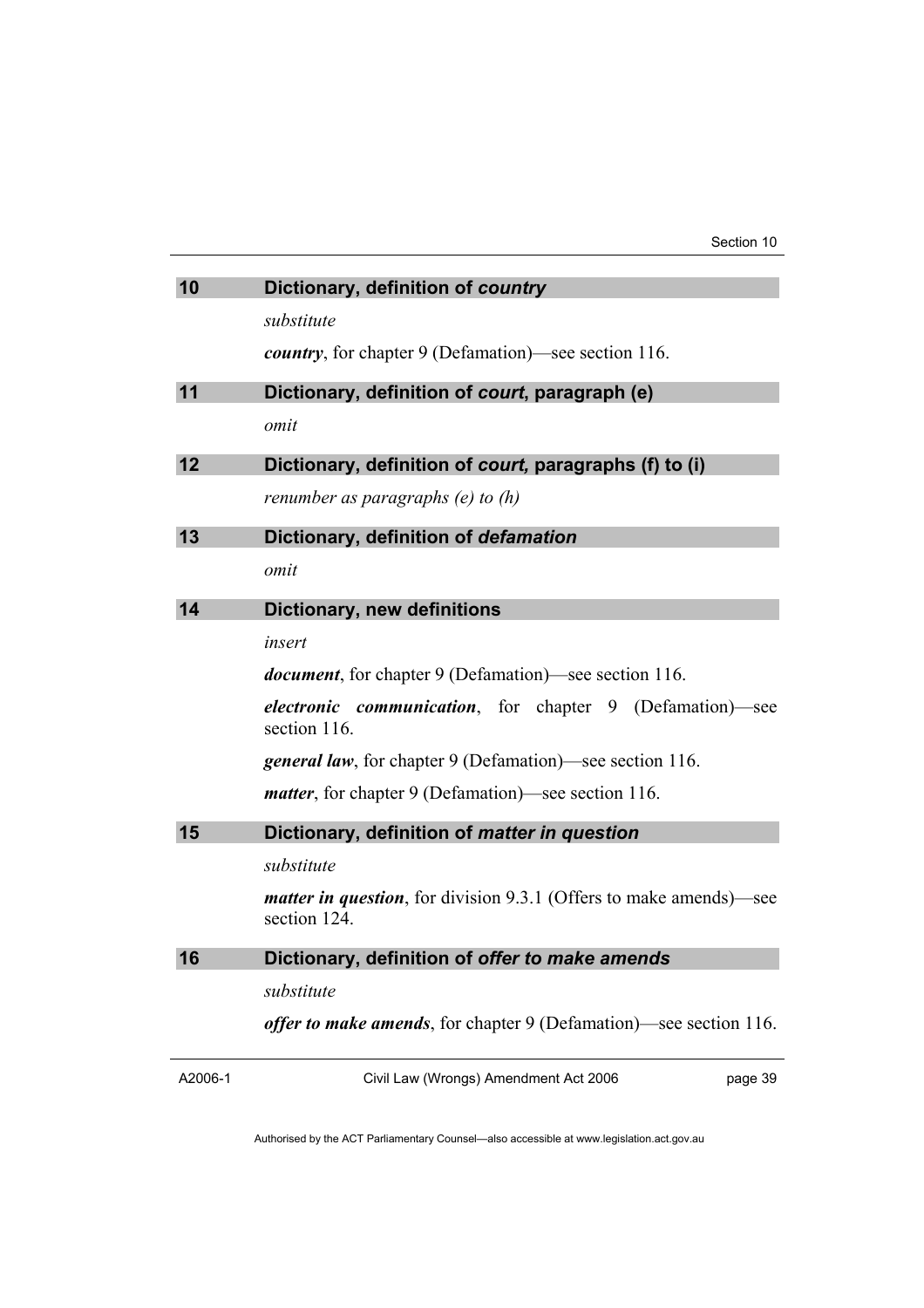Section 17

| 17 | Dictionary, definition of parliamentary body                                      |
|----|-----------------------------------------------------------------------------------|
|    | substitute                                                                        |
|    | <i>parliamentary body</i> , for chapter 9 (Defamation)—see section 116.           |
| 18 | Dictionary, definition of published matter                                        |
|    | omit                                                                              |
| 19 | Dictionary, definition of publisher                                               |
|    | substitute                                                                        |
|    | <i>publisher</i> , for division 9.3.1 (Offers to make amends)—see<br>section 124. |
| 20 | Dictionary, definition of qualified offer                                         |
|    | omit                                                                              |
| 21 | <b>Dictionary, new definitions</b>                                                |
|    | insert                                                                            |
|    | substantially true, for chapter 9 (Defamation)—see section 116.                   |
|    | <i>this jurisdiction</i> , for chapter 9 (Defamation)—see section 116.            |
| 22 | Dictionary, definition of tribunal                                                |
|    | omit                                                                              |
| 23 | <b>Repeal of Defamation (Criminal Proceedings) Act 2001</b>                       |
|    | The Defamation (Criminal Proceedings) Act 2001 A2001-88 is<br>repealed.           |

page 40 Civil Law (Wrongs) Amendment Act 2006

A2006-1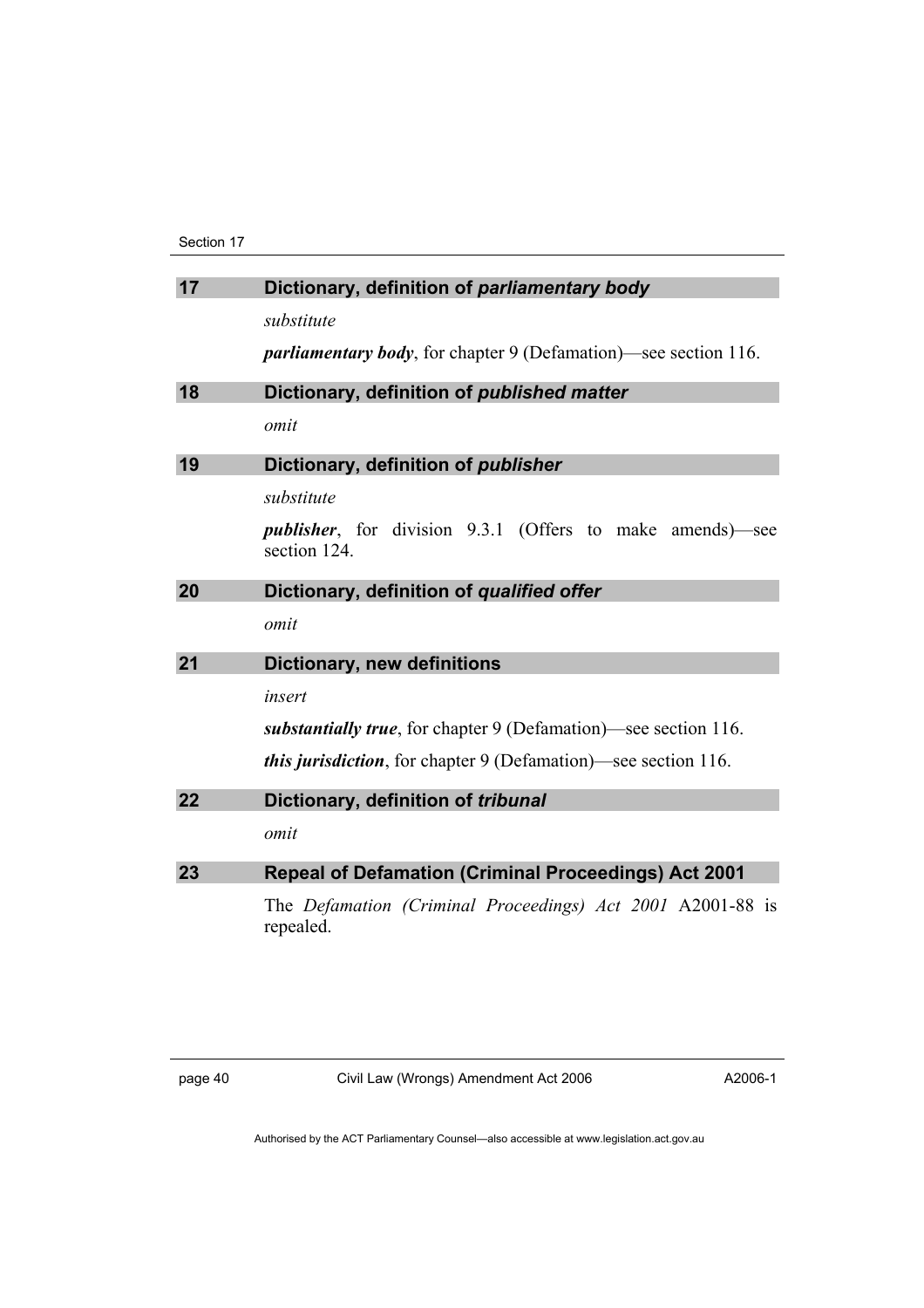# **Schedule 1 Consequential amendments**

(see s 3)

## **Part 1.1 Crimes Act 1900**

## **[1.1] Section 7A, note 1, new dot point**

*insert* 

• s 439 (Offence of criminal defamation)

## **[1.2] New section 439**

*insert* 

## **439 Offence of criminal defamation**

- (1) A person must not publish matter defamatory of another living person (the *victim*)—
	- (a) knowing the matter to be false; and
	- (b) with intent to cause serious harm to the victim or any other person or being reckless as to whether such harm is caused.

Maximum penalty: 300 penalty units, imprisonment for 3 years or both.

- (2) Subsection (1) does not apply to the publication of defamatory matter about the victim if, and only if, the defendant would, having regard only to the circumstances happening before or at the time of the publication, have had a defence for the publication if the victim had brought civil proceedings for defamation against the defendant.
	- *Note* Under the Criminal Code, s 58 (3) a defendant who wishes to rely on this exception has an evidential burden in relation to the matter.

A2006-1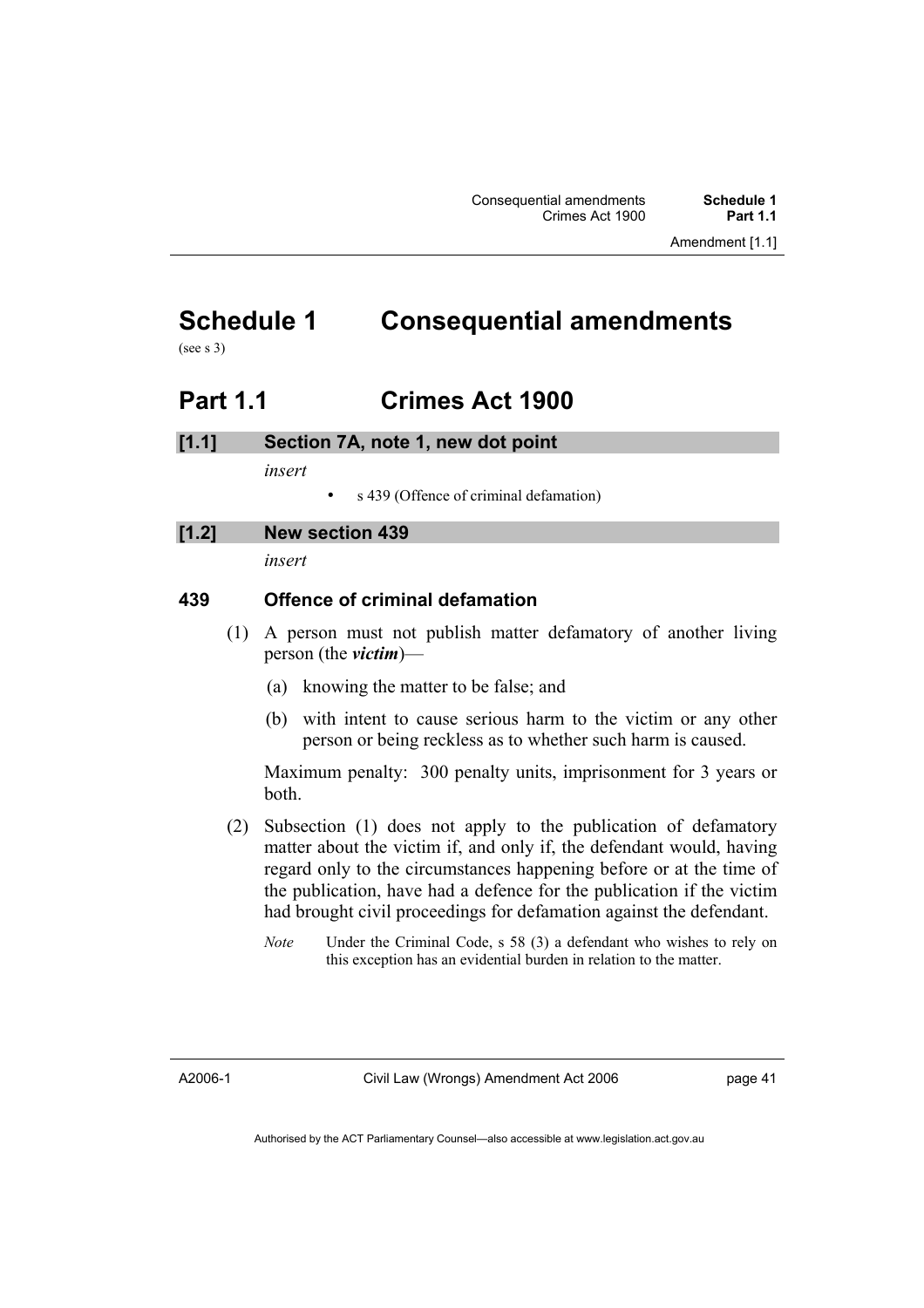- (3) On a trial before a jury for an offence against this section—
	- (a) the question of whether the matter complained of is capable of bearing a defamatory meaning is a question for determination by the judicial officer presiding; and
	- (b) the question of whether the matter complained of does bear a defamatory meaning is a question for the jury; and
	- (c) the jury may give a general verdict of guilty or not guilty on the issues as a whole.
- (4) A proceeding for an offence against this section must not be begun without the written consent of the director of public prosecutions.
- (5) However, a person may be arrested for, charged with, or remanded in custody or on bail in relation to, an offence against this section before the consent has been given.
- (6) In a proceeding for an offence against this section a consent purporting to have been signed by the director of public prosecutions is, without proof of the signature, evidence of that consent.
- (7) The commencement of criminal proceedings for an offence against this section does not prevent—
	- (a) the commencement of civil proceedings for defamation against the defendant in the criminal proceedings; or
	- (b) the determination of the civil proceedings pending the determination of the criminal proceedings.
- (8) In this section, *publish* and *defamatory* have the meanings that they have in the law of tort (as modified by the *Civil Law (Wrongs) Act 2002*) relating to defamation.
- (9) In this section:

*harm*—see the *Civil Law (Wrongs) Act 2002*, section 40.

page 42 Civil Law (Wrongs) Amendment Act 2006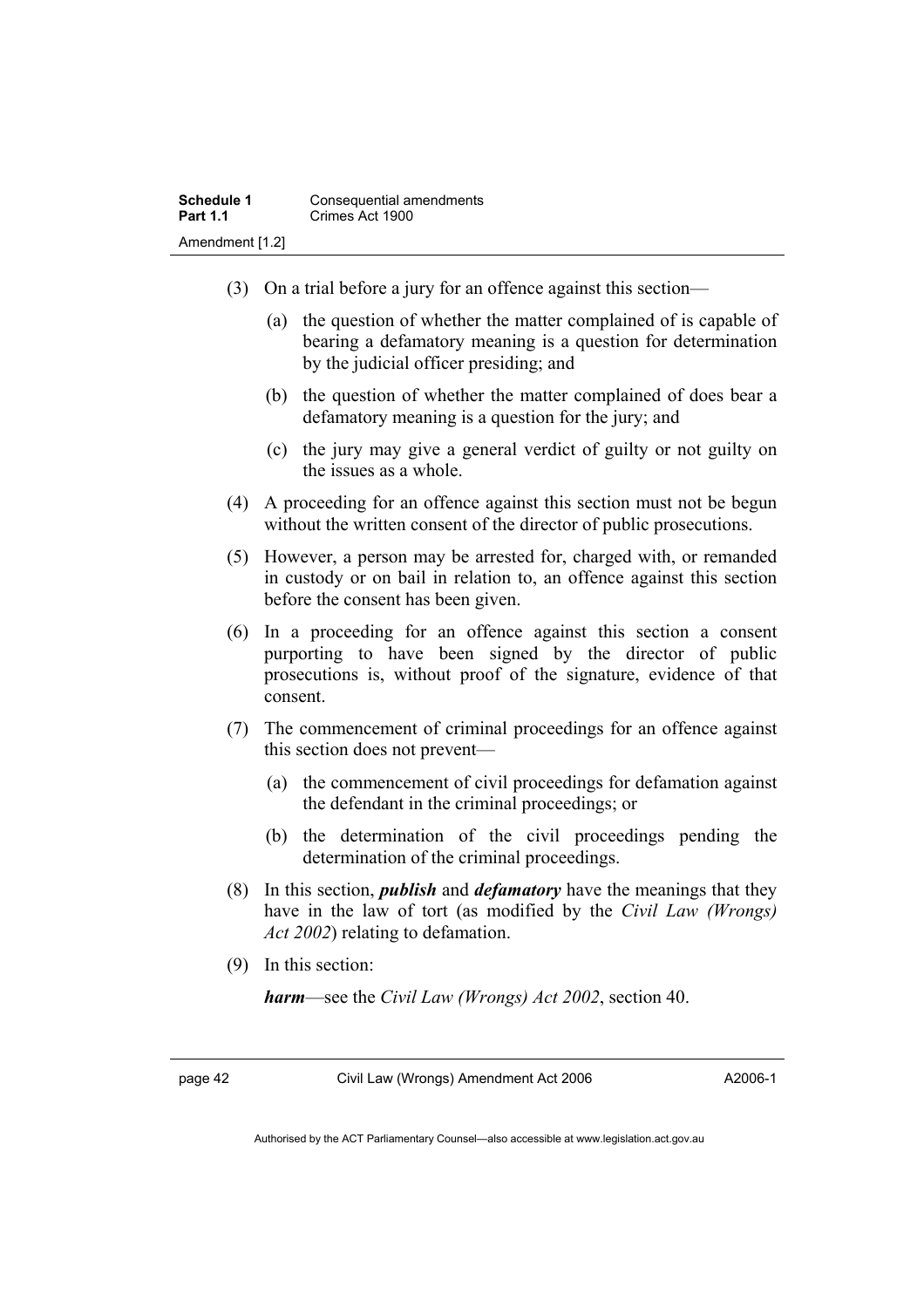## **Part 1.2 Limitation Act 1985**

## **[1.3] Section 21B**

*substitute* 

## **21B Defamation proceedings generally to be commenced within 1 year**

- (1) An action on a cause of action for defamation is not maintainable if brought after the end of a limitation period of 1 year running from the date of the publication of the matter complained of.
- (2) However, a court must, if satisfied that it was not reasonable in the circumstances for the plaintiff to have commenced an action in relation to the matter complained of within 1 year from the date of the publication, extend the limitation period mentioned in subsection (1) to a period of up to 3 years running from the date of the publication.

### **[1.4] New part 5**

*insert* 

## **Part 5 Transitional**

## **60 Application of s 21B—Civil Law (Wrongs) Amendment Act 2005**

- (1) Section 21B as in force after the commencement of this section (*replacement section 21B*) applies to the publication of defamatory matter after that commencement, unless subsection (2) provides otherwise.
- (2) Replacement section 21B does not apply to a cause of action for the publication of defamatory matter that accrues after the commencement of this section (the *post-commencement action*) if—

A2006-1

Civil Law (Wrongs) Amendment Act 2006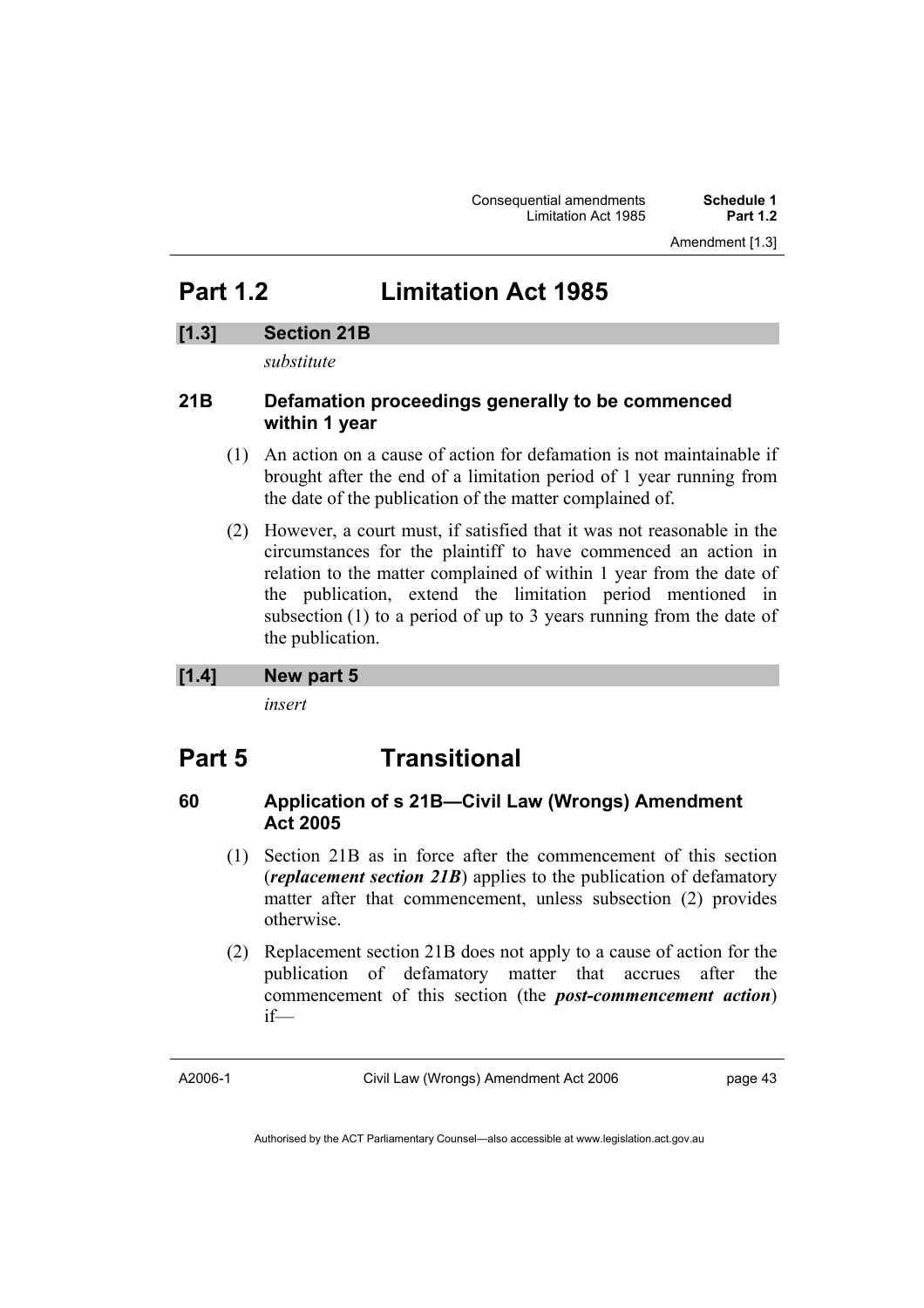- (a) the post-commencement action is 1 of 2 or more causes of action in proceedings commenced by a plaintiff; and
- (b) each cause of action in the proceedings accrues because of the publication of the same, or substantially the same, matter on separate occasions (whether by the same defendant or another defendant); and
- (c) 1 or more of the other causes of action in the proceedings accrued before the commencement of this section (a *pre-commencement action*); and
- (d) the post-commencement action accrued no later than 12 months after the date on which the earliest pre-commencement action in the proceedings accrued.
- (3) The existing limitation law continues to apply to the following causes of action in the same way as it would have applied to those causes of action had the *Civil Law (Wrongs) Amendment Act 2005* not been enacted:
	- (a) any cause of action that accrued before the commencement of this section;
	- (b) any post-commencement action to which replacement section 21B does not apply because of subsection (2).
- (4) In this section:

*existing limitation law* means the provisions of this Act that applied in relation to the limitation period for defamation actions immediately before the commencement of this section.

- (5) This section is a law to which the Legislation Act, section 88 (Repeal does not end effect of transitional laws etc) applies.
- (6) This section expires 3 years after the day it commences.